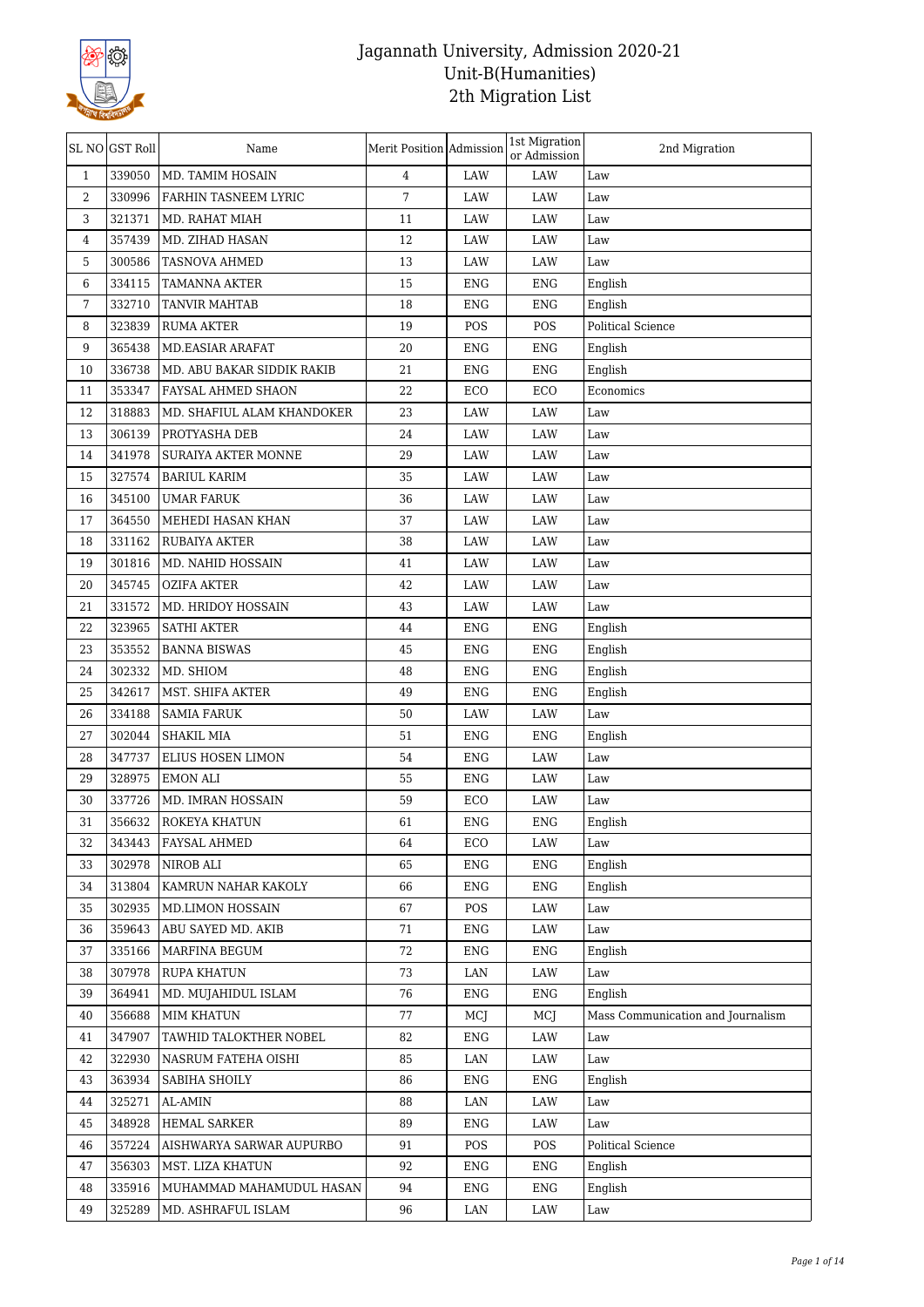

| 50  | 360882 | MST. TASMIA AKTER NORY   | 97  | POS        | POS         | <b>Political Science</b> |
|-----|--------|--------------------------|-----|------------|-------------|--------------------------|
| 51  | 346812 | <b>JUI AKTER</b>         | 98  | <b>ENG</b> | LAW         | Law                      |
| 52  | 326952 | ARJUMA KHATUN            | 99  | LAN        | LAW         | Law                      |
| 53  | 300292 | <b>SADIA KARIM MITU</b>  | 101 | ECO        | ECO         | Economics                |
| 54  | 322698 | MD. TAUHID SARKER TANJIL | 102 | LAN        | LAN         | Land Management and Law  |
| 55  | 340535 | ERTIZA ARAFAT RAFID      | 103 | LAN        | LAN         | Land Management and Law  |
| 56  | 360776 | SAHZAHAN KHAN            | 105 | LAN        | LAN         | Land Management and Law  |
| 57  | 331511 | <b>ABU NAYEEM</b>        | 106 | ECO        | ECO         | Economics                |
| 58  | 318208 | MD. WAKE BUL HAQUE       | 107 | LAN        | LAN         | Land Management and Law  |
| 59  | 350695 | MOSAMMAT SUMAYA AKTER    | 109 | LAN        | LAN         | Land Management and Law  |
| 60  | 325077 | MD. MUJTAHID HASSAN RAFI | 113 | LAN        | LAN         | Land Management and Law  |
| 61  | 351738 | SAJEDUL KARIM            | 114 | LAN        | LAN         | Land Management and Law  |
| 62  | 346222 | APARUPA SAHA             | 115 | LAN        | LAN         | Land Management and Law  |
| 63  | 357704 | MD. NAIM BABU            | 123 | POS        | <b>ENG</b>  | English                  |
| 64  | 303005 | MD. RIDOY HOSSAIN        | 124 | LAN        | $\rm LAN$   | Land Management and Law  |
| 65  | 320527 | NASIMA AKTER MIM         | 125 | LAN        | LAN         | Land Management and Law  |
| 66  | 319664 | SHOHEL RANA              | 130 | LAN        | LAN         | Land Management and Law  |
| 67  | 309602 | MD. SHOHAEB HASAN        | 132 | POS        | ${\rm ENG}$ | English                  |
| 68  | 333902 | LAJULY ISLAM             | 133 | ECO        | ECO         | Economics                |
| 69  | 334437 | <b>ISRAT JAHAN JOTHI</b> | 135 | LAN        | LAN         | Land Management and Law  |
| 70  | 300944 | <b>SUNZIDA AKTER</b>     | 136 | LAN        | LAN         | Land Management and Law  |
| 71  | 357922 | MD. SHAKURUL ISLAM RONI  | 137 | <b>BAN</b> | <b>ENG</b>  | English                  |
| 72  | 320336 | MST. AFIATUN NAZIRA      | 138 | ECO        | ECO         | Economics                |
| 73  | 308875 | MD. SHEMUL MORAL         | 139 | ECO        | ECO         | Economics                |
| 74  | 327529 | <b>ANOWAR HOSEN</b>      | 142 | POS        | <b>ENG</b>  | English                  |
| 75  | 357958 | <b>ESHATUR RODIA</b>     | 144 | ECO        | <b>ENG</b>  | English                  |
| 76  | 331534 | MD ABDULLAH AL NOMAN     | 145 | LAN        | LAN         | Land Management and Law  |
| 77  | 325178 | MD. SOUROV               | 147 | PAd        | <b>ENG</b>  | English                  |
| 78  | 338209 | <b>SHAMIM</b>            | 148 | LAN        | LAN         | Land Management and Law  |
| 79  | 338452 | MD. NAZIM UDDIN          | 149 | POS        | POS         | <b>Political Science</b> |
| 80  | 350866 | <b>BIJOYA MOJUMDER</b>   | 151 | LAN        | LAN         | Land Management and Law  |
| 81  | 336059 | MAHMUD HASAN             | 154 | ECO        | ECO         | Economics                |
| 82  | 355982 | ROZA ROWNOK              | 155 | POS        | ENG         | English                  |
| 83  | 334097 | MOURI HAQUE DOLA         | 156 | <b>BAN</b> | <b>ENG</b>  | English                  |
| 84  | 347679 | MD. SADEKUR RAHMAN       | 158 | ECO        | ECO         | Economics                |
| 85  | 303127 | MD. ABDULLAH             | 159 | ECO        | ECO         | Economics                |
| 86  | 315562 | MD. NAHID HASAN          | 160 | LAN        | LAN         | Land Management and Law  |
| 87  | 347508 | MD. ARIFUL ISLAM         | 161 | LAN        | <b>ENG</b>  | English                  |
| 88  | 331480 | HAMEEM SHARMIN           | 163 | ECO        | ECO         | Economics                |
| 89  | 346118 | MARJIA JINAT             | 165 | LAN        | <b>ENG</b>  | English                  |
| 90  | 352774 | TOHURA ANJUM             | 168 | SOC        | LAN         | Land Management and Law  |
| 91  | 352118 | ASIFUL ISLAM             | 171 | ECO        | LAN         | Land Management and Law  |
| 92  | 325912 | FARHANA JESMINE          | 172 | ECO        | ECO         | Economics                |
| 93  | 331332 | KH.SADIA SULTANA         | 173 | ECO        | LAN         | Land Management and Law  |
| 94  | 334059 | AYESHA SEDDIKA           | 174 | POS        | POS         | Political Science        |
| 95  | 324819 | <b>JAKARIA RAHMAN</b>    | 175 | ECO        | ECO         | Economics                |
| 96  | 301780 | MST. RUMA KHATUN         | 182 | SOC        | <b>ENG</b>  | English                  |
| 97  | 334007 | FARIA AFZAL EVA          | 183 | MCJ        | ECO         | Economics                |
| 98  | 337755 | NISHAD HASAN             | 185 | POS        | ECO         | Economics                |
| 99  | 331598 | SHAKIB AL HASAN          | 187 | BAN        | LAN         | Land Management and Law  |
| 100 | 300402 | FATIMA KHATUN            | 188 | BAN        | ENG         | English                  |
|     |        |                          |     |            |             |                          |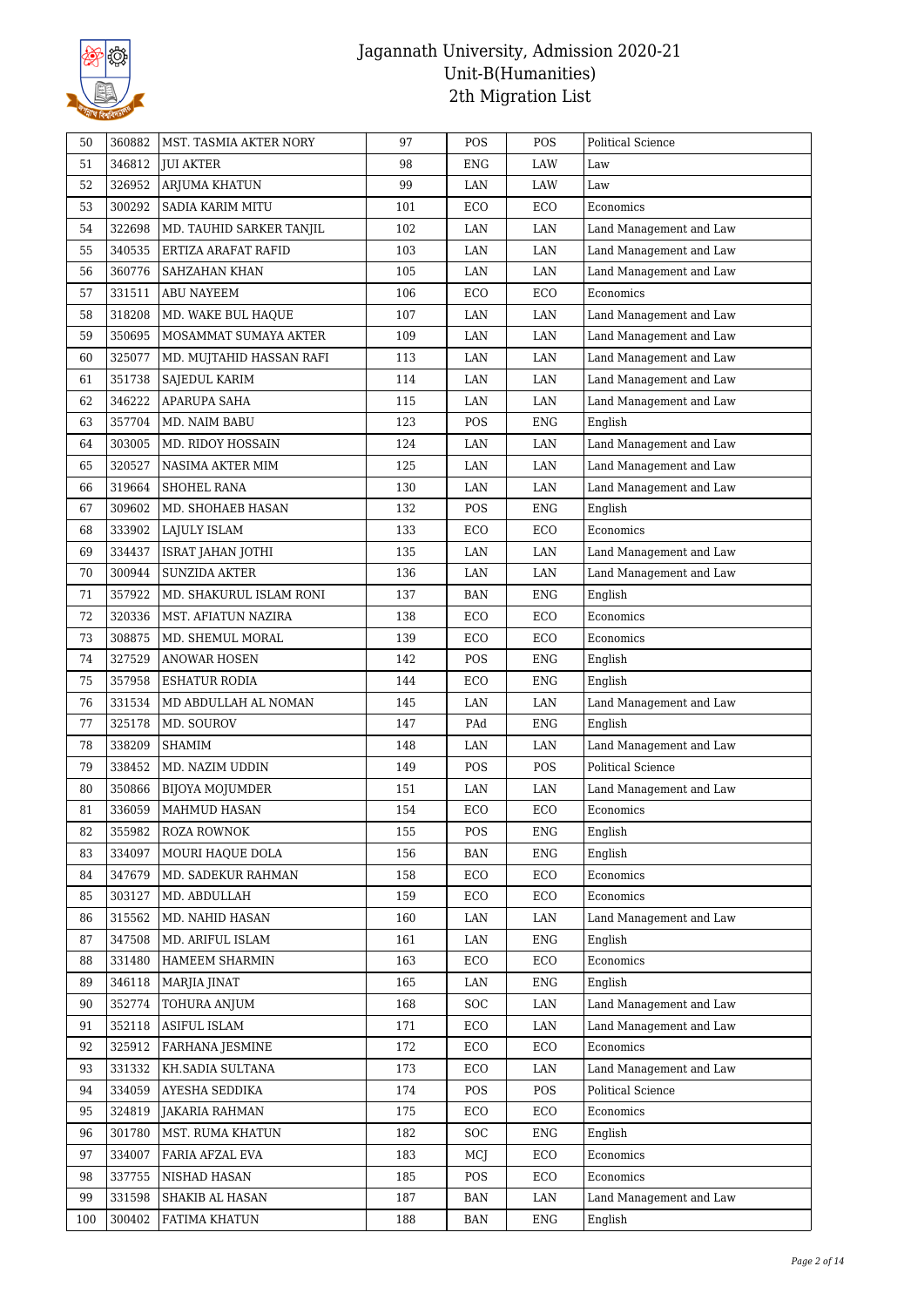

| 101 | 314746 | MST. IMON AFROSE IMU      | 189 | POS                     | <b>ENG</b>  | English                           |
|-----|--------|---------------------------|-----|-------------------------|-------------|-----------------------------------|
| 102 | 360567 | MD. LEON SARKAR           | 191 | SOC                     | <b>ENG</b>  | English                           |
| 103 | 313933 | MAHIMUNA AKTER MOONMOON   | 192 | POS                     | POS         | <b>Political Science</b>          |
| 104 | 362401 | MD. SHAKIL                | 195 | POS                     | <b>ENG</b>  | English                           |
| 105 | 357762 | HABIB MOHAMAD FARUK AZAM  | 201 | PAd                     | $\rm LAN$   | Land Management and Law           |
| 106 | 361044 | MD. PORAN MONDOL          | 204 | POS                     | ${\rm ENG}$ | English                           |
| 107 | 350893 | MD. TAFHIMUR RAHMAN KHAN  | 206 | PAd                     | LAN         | Land Management and Law           |
| 108 | 334026 | FARIDA SULTANA PREITY     | 208 | PAd                     | <b>ENG</b>  | English                           |
| 109 | 317588 | MD. JAHID HOSEN           | 210 | POS                     | POS         | <b>Political Science</b>          |
| 110 | 323961 | ESRAT JAHAN ESA           | 211 | PAd                     | ENG         | English                           |
| 111 | 346339 | RUMA AKTER SATHI          | 216 | <b>BAN</b>              | <b>ENG</b>  | English                           |
| 112 | 337826 | SAMY SADMAN SAKIB         | 217 | PAd                     | LAN         | Land Management and Law           |
| 113 | 314809 | <b>ALIHIS SAWN</b>        | 219 | PAd                     | LAN         | Land Management and Law           |
| 114 | 314701 | <b>JAKIA FARZANA RIVA</b> | 221 | POS                     | <b>ENG</b>  | English                           |
| 115 | 343829 | <b>BIDDUT SARKER</b>      | 223 | PAd                     | <b>ENG</b>  | English                           |
| 116 | 340219 | MD. IBRAHIM               | 225 | POS                     | <b>ENG</b>  | English                           |
| 117 | 341811 | SAYMA YEAN                | 228 | MCJ                     | MCJ         | Mass Communication and Journalism |
| 118 | 352688 | RUMANA JAMAL              | 232 | POS                     | <b>ENG</b>  | English                           |
| 119 | 333938 | <b>SADIA AKTER</b>        | 233 | MCJ                     | MCJ         | Mass Communication and Journalism |
| 120 | 365103 | MD. SABBIR HOSSEN         | 238 | PAd                     | LAN         | Land Management and Law           |
| 121 | 315492 | MD. MASUM ALI             | 240 | POS                     | POS         | <b>Political Science</b>          |
| 122 | 331237 | <b>LISA IMRAN</b>         | 241 | <b>BAN</b>              | ECO         | Economics                         |
| 123 | 336168 | MD. BURHAN UDDIN          | 242 | POS                     | POS         | <b>Political Science</b>          |
| 124 | 333002 | MOHAMMED NAZIM UDDIN      | 243 | IER                     | ECO         | Economics                         |
| 125 | 316386 | MD. HELAL UDDIN           | 251 | <b>BAN</b>              | ECO         | Economics                         |
| 126 | 343185 | MD SAJIB                  | 253 | PAd                     | ECO         | Economics                         |
| 127 | 347622 | MD. SAKIB HOSAN           | 254 | POS                     | LAN         | Land Management and Law           |
| 128 | 309913 | MD. ABU TAHER             | 255 | PAd                     | ECO         | Economics                         |
| 129 | 317577 | FERDUS ALOM               | 256 | POS                     | ECO         | Economics                         |
| 130 | 363067 | MD. MEHEDI HASAN          | 258 | PAd                     | ECO         | Economics                         |
|     |        |                           | 259 |                         |             |                                   |
| 131 | 338776 | <b>MAHOFUJ HOSSAIN</b>    |     | <b>BAN</b>              | <b>BAN</b>  | Bangla                            |
| 132 | 347762 | MD. SOLAIMAN RAFE         | 260 | PAd                     | LAN         | Land Management and Law           |
| 133 | 352279 | MD. MAFIJUL ALAM          | 261 | $\mathop{\mathrm{PAd}}$ | ECO         | Economics                         |
| 134 | 324657 | MOSTAFA HAIDER RAFID      | 264 | POS                     | ECO         | Economics                         |
| 135 | 361470 | MD. RASEL MIA             | 271 | <b>SOC</b>              | LAN         | Land Management and Law           |
| 136 | 335422 | <b>SUMAIYA PARVIN</b>     | 273 | POS                     | ECO         | Economics                         |
| 137 | 310338 | TAUHID HASSAN             | 278 | IER                     | ECO         | Economics                         |
| 138 | 302640 | RAJU AHMED                | 284 | <b>SOC</b>              | ECO         | Economics                         |
| 139 | 332027 | <b>IBNUL YASIN</b>        | 286 | <b>SOC</b>              | ECO         | Economics                         |
| 140 | 324051 | <b>BARNA AKTER</b>        | 288 | <b>BAN</b>              | ECO         | Economics                         |
| 141 | 353058 | MOHSINA AFROZ             | 289 | SW                      | LAN         | Land Management and Law           |
| 142 | 361409 | MD. TORIKUL ISLAM         | 292 | BAN                     | LAN         | Land Management and Law           |
| 143 | 311027 | MORIOM ISLAM TINNI        | 294 | <b>BAN</b>              | <b>BAN</b>  | Bangla                            |
| 144 | 326126 | MOST. MARUFA KHATUN       | 301 | <b>SOC</b>              | LAN         | Land Management and Law           |
| 145 | 341486 | SAYED MD. SHAKIB          | 302 | IER                     | LAN         | Land Management and Law           |
| 146 | 342764 | <b>OMAR FARUK</b>         | 303 | MCJ                     | LAN         | Land Management and Law           |
| 147 | 358126 | MST. NISHAT TASMIN NISHE  | 305 | <b>BAN</b>              | LAN         | Land Management and Law           |
| 148 | 303067 | MD.PERVES HOSSEIN         | 306 | <b>BAN</b>              | BAN         | Bangla                            |
| 149 | 347152 | NAZMUS SAKIB              | 311 | MCJ                     | LAN         | Land Management and Law           |
| 150 | 335647 | MEHEDI HASAN              | 313 | <b>SOC</b>              | LAN         | Land Management and Law           |
| 151 | 308720 | SADIA SULTANA             | 315 | IS                      | ECO         | Economics                         |
|     |        |                           |     |                         |             |                                   |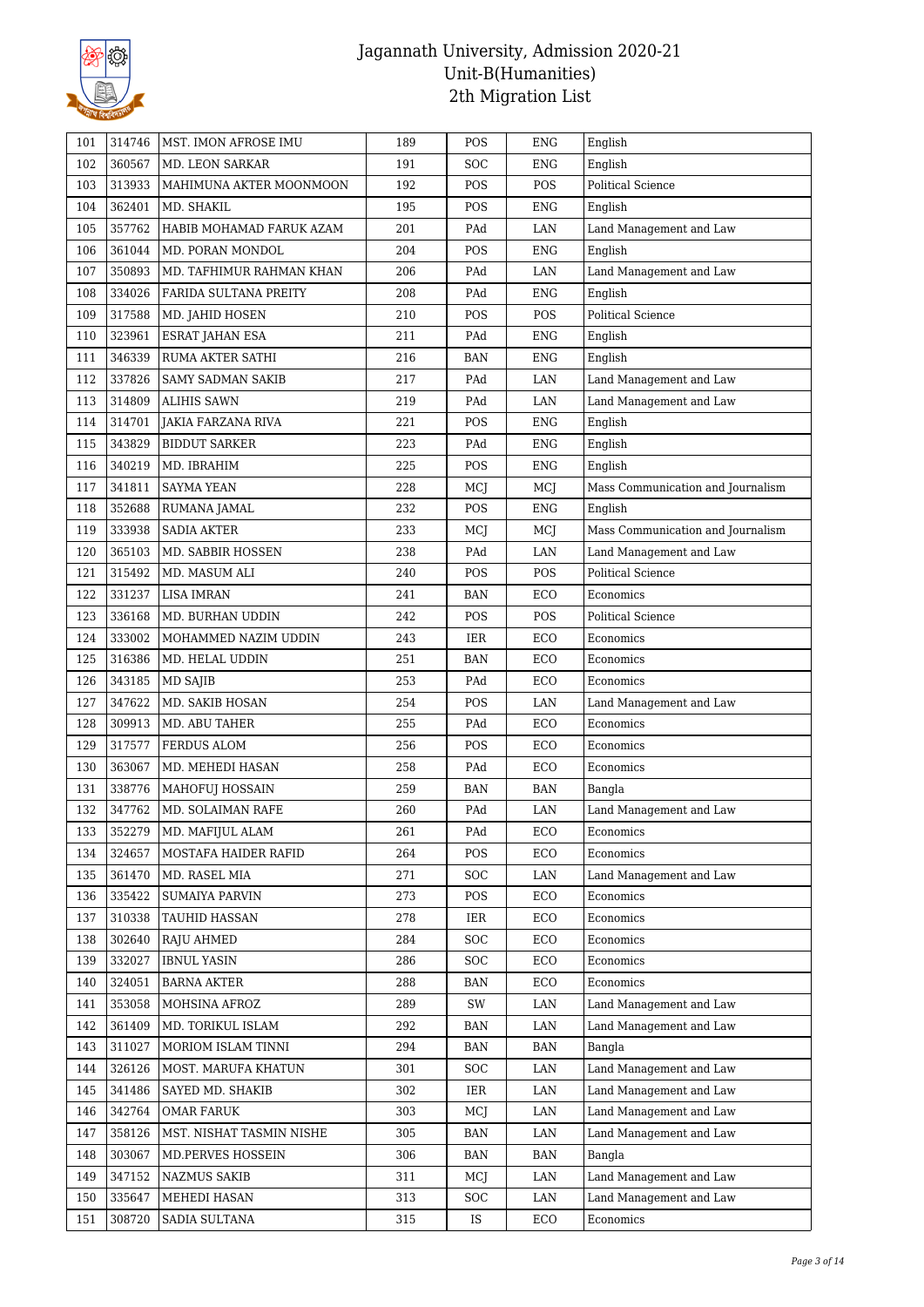

| 152 | 358089 | TANUSHREE MUKHERJEE          | 316 | PHI        | PAd        | <b>Public Administration</b>              |
|-----|--------|------------------------------|-----|------------|------------|-------------------------------------------|
| 153 | 362160 | RAMIZ MOLLA                  | 317 | BAN        | PAd        | Public Administration                     |
| 154 | 336648 | MUNZILA AKTER                | 319 | BAN        | POS        | <b>Political Science</b>                  |
| 155 | 354737 | MD. NAYAN MOLLA              | 320 | <b>SOC</b> | LAN        | Land Management and Law                   |
| 156 | 354136 | ABDULLAH AL JUBAIR           | 321 | SOC        | POS        | <b>Political Science</b>                  |
| 157 | 366962 | RAKIBUL HASAN                | 322 | <b>BAN</b> | LAN        | Land Management and Law                   |
| 158 | 315076 | MD. RASEL BABU               | 323 | <b>BAN</b> | <b>BAN</b> | Bangla                                    |
| 159 | 313172 | MD. SOHAG MIA                | 325 | SOC        | ECO        | Land Management and Law                   |
| 160 | 336540 | <b>SABRIN SULTANA</b>        | 327 | <b>SOC</b> | <b>SOC</b> | Sociology                                 |
| 161 | 366556 | ASHA MONI                    | 328 | <b>SOC</b> | PAd        | Public Administration                     |
| 162 | 330320 | FORHAD ALI                   | 329 | MCJ        | ECO        | Economics                                 |
| 163 | 321226 | MD. NAYEM HOSSAIN            | 332 | <b>BAN</b> | <b>BAN</b> | Bangla                                    |
| 164 | 317950 | B. M. MAHMUD AL FAHAD HRIDOY | 333 | MCJ        | ECO        | Economics                                 |
| 165 | 313735 | MST. MASUMA AKTER            | 334 | <b>SOC</b> | <b>SOC</b> | Sociology                                 |
| 166 | 334789 | MAHFUZA AKTER MUKTI          | 335 | <b>SOC</b> | ECO        | Economics                                 |
| 167 | 343162 | MD. EKRAM HOSSAIN            | 337 | MCJ        | ECO        | Economics                                 |
| 168 | 318819 | MD. SHAHIN MIA               | 338 | <b>SOC</b> | ECO        | Economics                                 |
| 169 | 338691 | <b>SANJIDUR RAHMAN</b>       | 340 | BAN        | <b>BAN</b> | Bangla                                    |
| 170 | 346237 | <b>SAMIA AKTHER</b>          | 341 | <b>SOC</b> | POS        | Economics                                 |
| 171 | 334928 | NAJMA KHANAM                 | 343 | SW         | SW         | Social Work                               |
| 172 | 345066 | MD. RAKIBUL HASAN            | 344 | BAN        | POS        | <b>Political Science</b>                  |
| 173 | 313324 | MOST. WAKIMU SIDDIKA         | 346 | IER        | IER        | Institute of Education and Research (IER) |
| 174 | 308623 | B. M. MAHMUDUL HASAN MILON   | 347 | <b>SOC</b> | POS        | <b>Political Science</b>                  |
| 175 | 366433 | TAUHIDA OMAR                 | 349 | SOC        | PAd        | Public Administration                     |
| 176 | 345927 | PUJA RANI SAHA               | 350 | MCJ        | PAd        | Public Administration                     |
| 177 | 312133 | ANAS MOLLAH                  | 351 | HIS        | POS        | <b>Political Science</b>                  |
| 178 | 300849 | MST. SHEULY KHATUN           | 352 | <b>BAN</b> | <b>BAN</b> | Bangla                                    |
| 179 | 344886 | <b>NAZIM UDDIN</b>           | 354 | <b>BAN</b> | <b>BAN</b> | Bangla                                    |
| 180 | 300692 | MST. TANIA AKTER             | 355 | MCJ        | POS        | <b>Political Science</b>                  |
| 181 | 334191 | FARZANA RAHMAN               | 356 | <b>ANT</b> | PAd        | Public Administration                     |
| 182 | 357803 | MD. SHAKIBUL HASAN SUBHA     | 359 | <b>SOC</b> | POS        | <b>Political Science</b>                  |
| 183 | 324919 | SHOFIKUL ISLAM               | 361 | SOC        | PAd        | <b>Public Administration</b>              |
| 184 | 303362 | MEHEDI HASAN                 | 363 | <b>BAN</b> | <b>BAN</b> | Bangla                                    |
| 185 | 305774 | <b>SANZIDUR RAHMAN</b>       | 366 | <b>IHC</b> | POS        | <b>Political Science</b>                  |
| 186 | 365597 | MD. SHAMEEM HASAN            | 368 | IHC        | POS        | Political Science                         |
| 187 | 339877 | MD. ARAFAT                   | 369 | MCJ        | MCJ        | Mass Communication and Journalism         |
| 188 | 337503 | MD. SAKILE                   | 370 | MCJ        | PAd        | Public Administration                     |
| 189 | 326660 | PRIYA MONDOL                 | 371 | <b>SOC</b> | POS        | <b>Political Science</b>                  |
| 190 | 333911 | AMENA AKTHER MOU             | 373 | SW         | SW         | Social Work                               |
| 191 | 324667 | RAYHAN CHOWDHURY             | 374 | SOC        | <b>SOC</b> | Sociology                                 |
| 192 | 301868 | SHAKIBUR RAHMAN SHOUROV      | 377 | <b>SOC</b> | POS        | <b>Political Science</b>                  |
| 193 | 343553 | NAJMUS SAHADAT               | 379 | MCJ        | MCJ        | Mass Communication and Journalism         |
| 194 | 303626 | NAIMUR HASSAN                | 384 | <b>BAN</b> | POS        | Political Science                         |
| 195 | 322469 | MD. SAGOR ISLAM              | 385 | <b>SOC</b> | PAd        | Public Administration                     |
| 196 | 303312 | PROJUKTI VASKOR              | 387 | MCJ        | MCJ        | Mass Communication and Journalism         |
| 197 | 357952 | <b>JARIN TASNIM</b>          | 389 | <b>SOC</b> | <b>SOC</b> | Sociology                                 |
| 198 | 348146 | <b>SRIJON PAUL</b>           | 390 | SW         | PAd        | Public Administration                     |
| 199 | 331583 | ABDUL HASIM                  | 393 | <b>SOC</b> | POS        | <b>Political Science</b>                  |
| 200 | 303484 | MD. HASAN ISLAM              | 397 | MCJ        | MCJ        | Mass Communication and Journalism         |
| 201 | 332763 | MOHAMMAD RAKIBUL HASNAT      | 400 | <b>SOC</b> | <b>SOC</b> | Sociology                                 |
| 202 | 303333 | ABDULLAH AL MAMUN            | 403 | BAN        | PAd        | Public Administration                     |
|     |        |                              |     |            |            |                                           |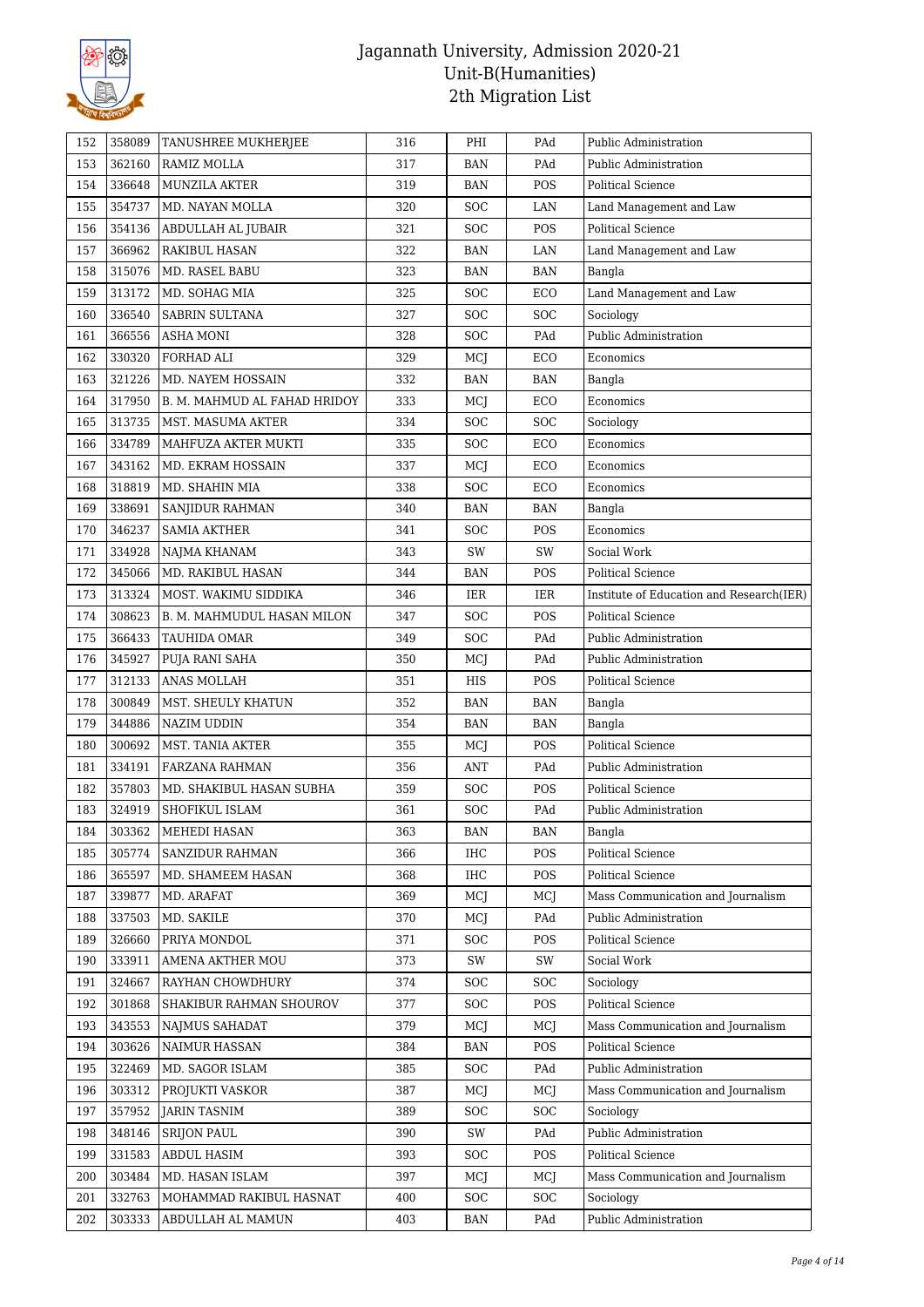

| 343991<br>204<br>MD. SAYED<br>405<br>POS<br><b>Political Science</b><br>BAN<br>327478<br>406<br>HIS<br>POS<br>205<br><b>WAFA SARTAJ</b><br>Political Science<br>206<br>320366<br><b>SHARMIN KHATUN</b><br>407<br><b>SOC</b><br>POS<br><b>Political Science</b><br>302251<br>207<br>MD. SHAHARIER EMON<br>408<br>PAd<br>Public Administration<br>BAN<br>300051<br>PAd<br>Public Administration<br>208<br>FAUZIA FARIA<br>409<br>BAN<br>209<br>333944<br>JANNATUL FERDOUS SUMAYA<br>410<br>IER<br>IER<br>Institute of Education and Research(IER)<br>353695<br>210<br>412<br><b>SOC</b><br><b>SOC</b><br>MD. ABU JAHID<br>Sociology<br>327683<br>211<br>MD. BYAZED HASAN<br>413<br><b>BAN</b><br><b>BAN</b><br>Bangla<br>212<br>365144<br>SERABON ISLAM RAHAT<br>414<br>BAN<br><b>BAN</b><br>Bangla<br>303307<br>213<br><b>SHANTO KUMAR</b><br>416<br><b>SOC</b><br>POS<br>Political Science<br>341125<br>POS<br>214<br><b>RIFAT MIA</b><br>417<br>IER<br><b>Political Science</b><br>215<br>318537<br><b>ANWAR HOSSAN</b><br><b>SOC</b><br>418<br>PAd<br>Public Administration<br>321953<br>216<br>MD. SOHEL RANA<br>419<br>POS<br><b>Political Science</b><br>BAN<br>362792<br>217<br>MD. KAWSER HOSSAIN<br>420<br><b>SOC</b><br><b>SOC</b><br>Sociology<br>352987<br>218<br><b>SOC</b><br>FARZANA KHATUN<br>421<br>SOC<br>Sociology<br>326517<br>219<br>424<br><b>BAN</b><br><b>BAN</b><br>MST. JAKIA JANNAT<br>Bangla<br>348247<br>220<br>KHAIRUL ISLAM<br>425<br>MCJ<br>PAd<br>Public Administration<br>314602<br>221<br>MST. GULSHAN AKHTER<br>428<br><b>SOC</b><br>POS<br><b>Political Science</b><br>331002<br>222<br><b>ROKEYA</b><br>433<br>SW<br>POS<br><b>Political Science</b><br>223<br>350360<br>MD. RIKUB MIA<br>IER<br>436<br>PAd<br>Public Administration<br>362511<br>437<br><b>SOC</b><br>POS<br>224<br>MD MEHEDI HASAN<br>Political Science<br>225<br>314556<br>MD. HANIF HASAN<br><b>SOC</b><br>PAd<br>Public Administration<br>438<br>341168<br><b>RUBEL DAS</b><br>SOC<br>226<br>441<br>PAd<br>Public Administration<br>308415<br>227<br>442<br>IER<br>IER<br>Institute of Education and Research(IER)<br>SUMAIYA SULTANA<br>316435<br>228<br>MD. FOJLE RABBI<br>443<br>IHC<br><b>BAN</b><br>Bangla<br>318511<br>POS<br><b>Political Science</b><br>229<br>TANVIR AHMED<br>446<br>HIS<br>309843<br>SW<br>449<br>POS<br>230<br>MD. SHAHINUR RAHMAN<br>Political Science<br>231<br>343677<br>HIS<br>PAd<br>MD. TAREQUL ISLAM<br>452<br>Public Administration<br>232<br>345698<br>454<br>SW<br>PAd<br>Public Administration<br>SHAFAIATUL JINNAT MIM<br>363828<br>POS<br>233<br><b>MARUFA AKTER</b><br>455<br>IHC<br><b>Political Science</b><br>234<br>326026<br>456<br>MST. PAPIYA SULTANA<br>MCJ<br><b>BAN</b><br>Bangla<br>323743<br>SABIKUN NAHAR OISHI<br>457<br>IML<br>IML<br>Institute of Modern Language(IML)<br>235<br>236<br>356689<br>SHAHIDA ALAM SARKER SEEMTHY<br>458<br>SW<br>SW<br>Social Work<br>345804<br>SUMAIYA SULTANA PRITY<br>459<br>HIS<br>Public Administration<br>237<br>PAd<br>358210<br>460<br>PAd<br>Public Administration<br>238<br>MOST. UMMA TASNIM<br>IER<br>335094<br>KHADIZA AKTER<br>HIS<br>POS<br><b>Political Science</b><br>239<br>461<br>331047<br>Institute of Education and Research(IER)<br>240<br>TASNUVA JAHAN MIM<br>463<br>IER<br>IER<br>241<br>318410<br><b>JAMAN MIA</b><br>466<br>SW<br>POS<br>Political Science<br>242<br>362430<br>MD.SHAKIL ALAM<br>467<br>POS<br><b>Political Science</b><br>MCJ<br>366499<br>SW<br>PAd<br>Public Administration<br>243<br>SHILA AKTER SONITA<br>468<br>324845<br>ALI AHAMMED<br>469<br>PAd<br>Public Administration<br>244<br>MCJ<br>302576<br>POS<br>245<br>MD. HASANUZZAMAN HERO<br>470<br>SW<br>Political Science<br>317133<br>471<br>IHC<br><b>IHC</b><br>Islamic History and Culture<br>246<br>MD. TAMIM PRAMANIK<br>325331<br>TANVIR AHMED<br>Mass Communication and Journalism<br>247<br>473<br>MCJ<br>MCJ<br>248<br>301396<br>MST. SIRAJUM MONIRA<br>475<br>SW<br>SW<br>Social Work<br>335811<br><b>Political Science</b><br>249<br><b>AYRIN HAQUE</b><br>476<br>IHC<br>POS<br>337709<br>MOFIJUL ISLAM<br>477<br>250<br>MCJ<br>PAd<br>Public Administration<br>323926<br><b>BOKULY AKTER</b><br>478<br><b>BAN</b><br>251<br>MCJ<br>Bangla<br>Public Administration<br>252<br>310047<br>HABIBUR RAHAMN<br>PAd<br>481<br>MCJ<br>300332<br>MISS.RITU KHATUN<br>482<br>SOC<br>253<br>MCJ<br>Sociology | 203 | 300506 | <b>SUMONA RAHMAN</b> | 404 | IS | PAd | Public Administration |
|----------------------------------------------------------------------------------------------------------------------------------------------------------------------------------------------------------------------------------------------------------------------------------------------------------------------------------------------------------------------------------------------------------------------------------------------------------------------------------------------------------------------------------------------------------------------------------------------------------------------------------------------------------------------------------------------------------------------------------------------------------------------------------------------------------------------------------------------------------------------------------------------------------------------------------------------------------------------------------------------------------------------------------------------------------------------------------------------------------------------------------------------------------------------------------------------------------------------------------------------------------------------------------------------------------------------------------------------------------------------------------------------------------------------------------------------------------------------------------------------------------------------------------------------------------------------------------------------------------------------------------------------------------------------------------------------------------------------------------------------------------------------------------------------------------------------------------------------------------------------------------------------------------------------------------------------------------------------------------------------------------------------------------------------------------------------------------------------------------------------------------------------------------------------------------------------------------------------------------------------------------------------------------------------------------------------------------------------------------------------------------------------------------------------------------------------------------------------------------------------------------------------------------------------------------------------------------------------------------------------------------------------------------------------------------------------------------------------------------------------------------------------------------------------------------------------------------------------------------------------------------------------------------------------------------------------------------------------------------------------------------------------------------------------------------------------------------------------------------------------------------------------------------------------------------------------------------------------------------------------------------------------------------------------------------------------------------------------------------------------------------------------------------------------------------------------------------------------------------------------------------------------------------------------------------------------------------------------------------------------------------------------------------------------------------------------------------------------------------------------------------------------------------------------------------------------------------------------------------------------------------------------------------------------------------------------------------------------------------------------------------------------------------------------------------------------------------------------------------------------------------------------------------------------------------------------------------------------------------------------------------------------------------------------------------------------------------------------------------------------------------------------------------------------|-----|--------|----------------------|-----|----|-----|-----------------------|
|                                                                                                                                                                                                                                                                                                                                                                                                                                                                                                                                                                                                                                                                                                                                                                                                                                                                                                                                                                                                                                                                                                                                                                                                                                                                                                                                                                                                                                                                                                                                                                                                                                                                                                                                                                                                                                                                                                                                                                                                                                                                                                                                                                                                                                                                                                                                                                                                                                                                                                                                                                                                                                                                                                                                                                                                                                                                                                                                                                                                                                                                                                                                                                                                                                                                                                                                                                                                                                                                                                                                                                                                                                                                                                                                                                                                                                                                                                                                                                                                                                                                                                                                                                                                                                                                                                                                                                                                                      |     |        |                      |     |    |     |                       |
|                                                                                                                                                                                                                                                                                                                                                                                                                                                                                                                                                                                                                                                                                                                                                                                                                                                                                                                                                                                                                                                                                                                                                                                                                                                                                                                                                                                                                                                                                                                                                                                                                                                                                                                                                                                                                                                                                                                                                                                                                                                                                                                                                                                                                                                                                                                                                                                                                                                                                                                                                                                                                                                                                                                                                                                                                                                                                                                                                                                                                                                                                                                                                                                                                                                                                                                                                                                                                                                                                                                                                                                                                                                                                                                                                                                                                                                                                                                                                                                                                                                                                                                                                                                                                                                                                                                                                                                                                      |     |        |                      |     |    |     |                       |
|                                                                                                                                                                                                                                                                                                                                                                                                                                                                                                                                                                                                                                                                                                                                                                                                                                                                                                                                                                                                                                                                                                                                                                                                                                                                                                                                                                                                                                                                                                                                                                                                                                                                                                                                                                                                                                                                                                                                                                                                                                                                                                                                                                                                                                                                                                                                                                                                                                                                                                                                                                                                                                                                                                                                                                                                                                                                                                                                                                                                                                                                                                                                                                                                                                                                                                                                                                                                                                                                                                                                                                                                                                                                                                                                                                                                                                                                                                                                                                                                                                                                                                                                                                                                                                                                                                                                                                                                                      |     |        |                      |     |    |     |                       |
|                                                                                                                                                                                                                                                                                                                                                                                                                                                                                                                                                                                                                                                                                                                                                                                                                                                                                                                                                                                                                                                                                                                                                                                                                                                                                                                                                                                                                                                                                                                                                                                                                                                                                                                                                                                                                                                                                                                                                                                                                                                                                                                                                                                                                                                                                                                                                                                                                                                                                                                                                                                                                                                                                                                                                                                                                                                                                                                                                                                                                                                                                                                                                                                                                                                                                                                                                                                                                                                                                                                                                                                                                                                                                                                                                                                                                                                                                                                                                                                                                                                                                                                                                                                                                                                                                                                                                                                                                      |     |        |                      |     |    |     |                       |
|                                                                                                                                                                                                                                                                                                                                                                                                                                                                                                                                                                                                                                                                                                                                                                                                                                                                                                                                                                                                                                                                                                                                                                                                                                                                                                                                                                                                                                                                                                                                                                                                                                                                                                                                                                                                                                                                                                                                                                                                                                                                                                                                                                                                                                                                                                                                                                                                                                                                                                                                                                                                                                                                                                                                                                                                                                                                                                                                                                                                                                                                                                                                                                                                                                                                                                                                                                                                                                                                                                                                                                                                                                                                                                                                                                                                                                                                                                                                                                                                                                                                                                                                                                                                                                                                                                                                                                                                                      |     |        |                      |     |    |     |                       |
|                                                                                                                                                                                                                                                                                                                                                                                                                                                                                                                                                                                                                                                                                                                                                                                                                                                                                                                                                                                                                                                                                                                                                                                                                                                                                                                                                                                                                                                                                                                                                                                                                                                                                                                                                                                                                                                                                                                                                                                                                                                                                                                                                                                                                                                                                                                                                                                                                                                                                                                                                                                                                                                                                                                                                                                                                                                                                                                                                                                                                                                                                                                                                                                                                                                                                                                                                                                                                                                                                                                                                                                                                                                                                                                                                                                                                                                                                                                                                                                                                                                                                                                                                                                                                                                                                                                                                                                                                      |     |        |                      |     |    |     |                       |
|                                                                                                                                                                                                                                                                                                                                                                                                                                                                                                                                                                                                                                                                                                                                                                                                                                                                                                                                                                                                                                                                                                                                                                                                                                                                                                                                                                                                                                                                                                                                                                                                                                                                                                                                                                                                                                                                                                                                                                                                                                                                                                                                                                                                                                                                                                                                                                                                                                                                                                                                                                                                                                                                                                                                                                                                                                                                                                                                                                                                                                                                                                                                                                                                                                                                                                                                                                                                                                                                                                                                                                                                                                                                                                                                                                                                                                                                                                                                                                                                                                                                                                                                                                                                                                                                                                                                                                                                                      |     |        |                      |     |    |     |                       |
|                                                                                                                                                                                                                                                                                                                                                                                                                                                                                                                                                                                                                                                                                                                                                                                                                                                                                                                                                                                                                                                                                                                                                                                                                                                                                                                                                                                                                                                                                                                                                                                                                                                                                                                                                                                                                                                                                                                                                                                                                                                                                                                                                                                                                                                                                                                                                                                                                                                                                                                                                                                                                                                                                                                                                                                                                                                                                                                                                                                                                                                                                                                                                                                                                                                                                                                                                                                                                                                                                                                                                                                                                                                                                                                                                                                                                                                                                                                                                                                                                                                                                                                                                                                                                                                                                                                                                                                                                      |     |        |                      |     |    |     |                       |
|                                                                                                                                                                                                                                                                                                                                                                                                                                                                                                                                                                                                                                                                                                                                                                                                                                                                                                                                                                                                                                                                                                                                                                                                                                                                                                                                                                                                                                                                                                                                                                                                                                                                                                                                                                                                                                                                                                                                                                                                                                                                                                                                                                                                                                                                                                                                                                                                                                                                                                                                                                                                                                                                                                                                                                                                                                                                                                                                                                                                                                                                                                                                                                                                                                                                                                                                                                                                                                                                                                                                                                                                                                                                                                                                                                                                                                                                                                                                                                                                                                                                                                                                                                                                                                                                                                                                                                                                                      |     |        |                      |     |    |     |                       |
|                                                                                                                                                                                                                                                                                                                                                                                                                                                                                                                                                                                                                                                                                                                                                                                                                                                                                                                                                                                                                                                                                                                                                                                                                                                                                                                                                                                                                                                                                                                                                                                                                                                                                                                                                                                                                                                                                                                                                                                                                                                                                                                                                                                                                                                                                                                                                                                                                                                                                                                                                                                                                                                                                                                                                                                                                                                                                                                                                                                                                                                                                                                                                                                                                                                                                                                                                                                                                                                                                                                                                                                                                                                                                                                                                                                                                                                                                                                                                                                                                                                                                                                                                                                                                                                                                                                                                                                                                      |     |        |                      |     |    |     |                       |
|                                                                                                                                                                                                                                                                                                                                                                                                                                                                                                                                                                                                                                                                                                                                                                                                                                                                                                                                                                                                                                                                                                                                                                                                                                                                                                                                                                                                                                                                                                                                                                                                                                                                                                                                                                                                                                                                                                                                                                                                                                                                                                                                                                                                                                                                                                                                                                                                                                                                                                                                                                                                                                                                                                                                                                                                                                                                                                                                                                                                                                                                                                                                                                                                                                                                                                                                                                                                                                                                                                                                                                                                                                                                                                                                                                                                                                                                                                                                                                                                                                                                                                                                                                                                                                                                                                                                                                                                                      |     |        |                      |     |    |     |                       |
|                                                                                                                                                                                                                                                                                                                                                                                                                                                                                                                                                                                                                                                                                                                                                                                                                                                                                                                                                                                                                                                                                                                                                                                                                                                                                                                                                                                                                                                                                                                                                                                                                                                                                                                                                                                                                                                                                                                                                                                                                                                                                                                                                                                                                                                                                                                                                                                                                                                                                                                                                                                                                                                                                                                                                                                                                                                                                                                                                                                                                                                                                                                                                                                                                                                                                                                                                                                                                                                                                                                                                                                                                                                                                                                                                                                                                                                                                                                                                                                                                                                                                                                                                                                                                                                                                                                                                                                                                      |     |        |                      |     |    |     |                       |
|                                                                                                                                                                                                                                                                                                                                                                                                                                                                                                                                                                                                                                                                                                                                                                                                                                                                                                                                                                                                                                                                                                                                                                                                                                                                                                                                                                                                                                                                                                                                                                                                                                                                                                                                                                                                                                                                                                                                                                                                                                                                                                                                                                                                                                                                                                                                                                                                                                                                                                                                                                                                                                                                                                                                                                                                                                                                                                                                                                                                                                                                                                                                                                                                                                                                                                                                                                                                                                                                                                                                                                                                                                                                                                                                                                                                                                                                                                                                                                                                                                                                                                                                                                                                                                                                                                                                                                                                                      |     |        |                      |     |    |     |                       |
|                                                                                                                                                                                                                                                                                                                                                                                                                                                                                                                                                                                                                                                                                                                                                                                                                                                                                                                                                                                                                                                                                                                                                                                                                                                                                                                                                                                                                                                                                                                                                                                                                                                                                                                                                                                                                                                                                                                                                                                                                                                                                                                                                                                                                                                                                                                                                                                                                                                                                                                                                                                                                                                                                                                                                                                                                                                                                                                                                                                                                                                                                                                                                                                                                                                                                                                                                                                                                                                                                                                                                                                                                                                                                                                                                                                                                                                                                                                                                                                                                                                                                                                                                                                                                                                                                                                                                                                                                      |     |        |                      |     |    |     |                       |
|                                                                                                                                                                                                                                                                                                                                                                                                                                                                                                                                                                                                                                                                                                                                                                                                                                                                                                                                                                                                                                                                                                                                                                                                                                                                                                                                                                                                                                                                                                                                                                                                                                                                                                                                                                                                                                                                                                                                                                                                                                                                                                                                                                                                                                                                                                                                                                                                                                                                                                                                                                                                                                                                                                                                                                                                                                                                                                                                                                                                                                                                                                                                                                                                                                                                                                                                                                                                                                                                                                                                                                                                                                                                                                                                                                                                                                                                                                                                                                                                                                                                                                                                                                                                                                                                                                                                                                                                                      |     |        |                      |     |    |     |                       |
|                                                                                                                                                                                                                                                                                                                                                                                                                                                                                                                                                                                                                                                                                                                                                                                                                                                                                                                                                                                                                                                                                                                                                                                                                                                                                                                                                                                                                                                                                                                                                                                                                                                                                                                                                                                                                                                                                                                                                                                                                                                                                                                                                                                                                                                                                                                                                                                                                                                                                                                                                                                                                                                                                                                                                                                                                                                                                                                                                                                                                                                                                                                                                                                                                                                                                                                                                                                                                                                                                                                                                                                                                                                                                                                                                                                                                                                                                                                                                                                                                                                                                                                                                                                                                                                                                                                                                                                                                      |     |        |                      |     |    |     |                       |
|                                                                                                                                                                                                                                                                                                                                                                                                                                                                                                                                                                                                                                                                                                                                                                                                                                                                                                                                                                                                                                                                                                                                                                                                                                                                                                                                                                                                                                                                                                                                                                                                                                                                                                                                                                                                                                                                                                                                                                                                                                                                                                                                                                                                                                                                                                                                                                                                                                                                                                                                                                                                                                                                                                                                                                                                                                                                                                                                                                                                                                                                                                                                                                                                                                                                                                                                                                                                                                                                                                                                                                                                                                                                                                                                                                                                                                                                                                                                                                                                                                                                                                                                                                                                                                                                                                                                                                                                                      |     |        |                      |     |    |     |                       |
|                                                                                                                                                                                                                                                                                                                                                                                                                                                                                                                                                                                                                                                                                                                                                                                                                                                                                                                                                                                                                                                                                                                                                                                                                                                                                                                                                                                                                                                                                                                                                                                                                                                                                                                                                                                                                                                                                                                                                                                                                                                                                                                                                                                                                                                                                                                                                                                                                                                                                                                                                                                                                                                                                                                                                                                                                                                                                                                                                                                                                                                                                                                                                                                                                                                                                                                                                                                                                                                                                                                                                                                                                                                                                                                                                                                                                                                                                                                                                                                                                                                                                                                                                                                                                                                                                                                                                                                                                      |     |        |                      |     |    |     |                       |
|                                                                                                                                                                                                                                                                                                                                                                                                                                                                                                                                                                                                                                                                                                                                                                                                                                                                                                                                                                                                                                                                                                                                                                                                                                                                                                                                                                                                                                                                                                                                                                                                                                                                                                                                                                                                                                                                                                                                                                                                                                                                                                                                                                                                                                                                                                                                                                                                                                                                                                                                                                                                                                                                                                                                                                                                                                                                                                                                                                                                                                                                                                                                                                                                                                                                                                                                                                                                                                                                                                                                                                                                                                                                                                                                                                                                                                                                                                                                                                                                                                                                                                                                                                                                                                                                                                                                                                                                                      |     |        |                      |     |    |     |                       |
|                                                                                                                                                                                                                                                                                                                                                                                                                                                                                                                                                                                                                                                                                                                                                                                                                                                                                                                                                                                                                                                                                                                                                                                                                                                                                                                                                                                                                                                                                                                                                                                                                                                                                                                                                                                                                                                                                                                                                                                                                                                                                                                                                                                                                                                                                                                                                                                                                                                                                                                                                                                                                                                                                                                                                                                                                                                                                                                                                                                                                                                                                                                                                                                                                                                                                                                                                                                                                                                                                                                                                                                                                                                                                                                                                                                                                                                                                                                                                                                                                                                                                                                                                                                                                                                                                                                                                                                                                      |     |        |                      |     |    |     |                       |
|                                                                                                                                                                                                                                                                                                                                                                                                                                                                                                                                                                                                                                                                                                                                                                                                                                                                                                                                                                                                                                                                                                                                                                                                                                                                                                                                                                                                                                                                                                                                                                                                                                                                                                                                                                                                                                                                                                                                                                                                                                                                                                                                                                                                                                                                                                                                                                                                                                                                                                                                                                                                                                                                                                                                                                                                                                                                                                                                                                                                                                                                                                                                                                                                                                                                                                                                                                                                                                                                                                                                                                                                                                                                                                                                                                                                                                                                                                                                                                                                                                                                                                                                                                                                                                                                                                                                                                                                                      |     |        |                      |     |    |     |                       |
|                                                                                                                                                                                                                                                                                                                                                                                                                                                                                                                                                                                                                                                                                                                                                                                                                                                                                                                                                                                                                                                                                                                                                                                                                                                                                                                                                                                                                                                                                                                                                                                                                                                                                                                                                                                                                                                                                                                                                                                                                                                                                                                                                                                                                                                                                                                                                                                                                                                                                                                                                                                                                                                                                                                                                                                                                                                                                                                                                                                                                                                                                                                                                                                                                                                                                                                                                                                                                                                                                                                                                                                                                                                                                                                                                                                                                                                                                                                                                                                                                                                                                                                                                                                                                                                                                                                                                                                                                      |     |        |                      |     |    |     |                       |
|                                                                                                                                                                                                                                                                                                                                                                                                                                                                                                                                                                                                                                                                                                                                                                                                                                                                                                                                                                                                                                                                                                                                                                                                                                                                                                                                                                                                                                                                                                                                                                                                                                                                                                                                                                                                                                                                                                                                                                                                                                                                                                                                                                                                                                                                                                                                                                                                                                                                                                                                                                                                                                                                                                                                                                                                                                                                                                                                                                                                                                                                                                                                                                                                                                                                                                                                                                                                                                                                                                                                                                                                                                                                                                                                                                                                                                                                                                                                                                                                                                                                                                                                                                                                                                                                                                                                                                                                                      |     |        |                      |     |    |     |                       |
|                                                                                                                                                                                                                                                                                                                                                                                                                                                                                                                                                                                                                                                                                                                                                                                                                                                                                                                                                                                                                                                                                                                                                                                                                                                                                                                                                                                                                                                                                                                                                                                                                                                                                                                                                                                                                                                                                                                                                                                                                                                                                                                                                                                                                                                                                                                                                                                                                                                                                                                                                                                                                                                                                                                                                                                                                                                                                                                                                                                                                                                                                                                                                                                                                                                                                                                                                                                                                                                                                                                                                                                                                                                                                                                                                                                                                                                                                                                                                                                                                                                                                                                                                                                                                                                                                                                                                                                                                      |     |        |                      |     |    |     |                       |
|                                                                                                                                                                                                                                                                                                                                                                                                                                                                                                                                                                                                                                                                                                                                                                                                                                                                                                                                                                                                                                                                                                                                                                                                                                                                                                                                                                                                                                                                                                                                                                                                                                                                                                                                                                                                                                                                                                                                                                                                                                                                                                                                                                                                                                                                                                                                                                                                                                                                                                                                                                                                                                                                                                                                                                                                                                                                                                                                                                                                                                                                                                                                                                                                                                                                                                                                                                                                                                                                                                                                                                                                                                                                                                                                                                                                                                                                                                                                                                                                                                                                                                                                                                                                                                                                                                                                                                                                                      |     |        |                      |     |    |     |                       |
|                                                                                                                                                                                                                                                                                                                                                                                                                                                                                                                                                                                                                                                                                                                                                                                                                                                                                                                                                                                                                                                                                                                                                                                                                                                                                                                                                                                                                                                                                                                                                                                                                                                                                                                                                                                                                                                                                                                                                                                                                                                                                                                                                                                                                                                                                                                                                                                                                                                                                                                                                                                                                                                                                                                                                                                                                                                                                                                                                                                                                                                                                                                                                                                                                                                                                                                                                                                                                                                                                                                                                                                                                                                                                                                                                                                                                                                                                                                                                                                                                                                                                                                                                                                                                                                                                                                                                                                                                      |     |        |                      |     |    |     |                       |
|                                                                                                                                                                                                                                                                                                                                                                                                                                                                                                                                                                                                                                                                                                                                                                                                                                                                                                                                                                                                                                                                                                                                                                                                                                                                                                                                                                                                                                                                                                                                                                                                                                                                                                                                                                                                                                                                                                                                                                                                                                                                                                                                                                                                                                                                                                                                                                                                                                                                                                                                                                                                                                                                                                                                                                                                                                                                                                                                                                                                                                                                                                                                                                                                                                                                                                                                                                                                                                                                                                                                                                                                                                                                                                                                                                                                                                                                                                                                                                                                                                                                                                                                                                                                                                                                                                                                                                                                                      |     |        |                      |     |    |     |                       |
|                                                                                                                                                                                                                                                                                                                                                                                                                                                                                                                                                                                                                                                                                                                                                                                                                                                                                                                                                                                                                                                                                                                                                                                                                                                                                                                                                                                                                                                                                                                                                                                                                                                                                                                                                                                                                                                                                                                                                                                                                                                                                                                                                                                                                                                                                                                                                                                                                                                                                                                                                                                                                                                                                                                                                                                                                                                                                                                                                                                                                                                                                                                                                                                                                                                                                                                                                                                                                                                                                                                                                                                                                                                                                                                                                                                                                                                                                                                                                                                                                                                                                                                                                                                                                                                                                                                                                                                                                      |     |        |                      |     |    |     |                       |
|                                                                                                                                                                                                                                                                                                                                                                                                                                                                                                                                                                                                                                                                                                                                                                                                                                                                                                                                                                                                                                                                                                                                                                                                                                                                                                                                                                                                                                                                                                                                                                                                                                                                                                                                                                                                                                                                                                                                                                                                                                                                                                                                                                                                                                                                                                                                                                                                                                                                                                                                                                                                                                                                                                                                                                                                                                                                                                                                                                                                                                                                                                                                                                                                                                                                                                                                                                                                                                                                                                                                                                                                                                                                                                                                                                                                                                                                                                                                                                                                                                                                                                                                                                                                                                                                                                                                                                                                                      |     |        |                      |     |    |     |                       |
|                                                                                                                                                                                                                                                                                                                                                                                                                                                                                                                                                                                                                                                                                                                                                                                                                                                                                                                                                                                                                                                                                                                                                                                                                                                                                                                                                                                                                                                                                                                                                                                                                                                                                                                                                                                                                                                                                                                                                                                                                                                                                                                                                                                                                                                                                                                                                                                                                                                                                                                                                                                                                                                                                                                                                                                                                                                                                                                                                                                                                                                                                                                                                                                                                                                                                                                                                                                                                                                                                                                                                                                                                                                                                                                                                                                                                                                                                                                                                                                                                                                                                                                                                                                                                                                                                                                                                                                                                      |     |        |                      |     |    |     |                       |
|                                                                                                                                                                                                                                                                                                                                                                                                                                                                                                                                                                                                                                                                                                                                                                                                                                                                                                                                                                                                                                                                                                                                                                                                                                                                                                                                                                                                                                                                                                                                                                                                                                                                                                                                                                                                                                                                                                                                                                                                                                                                                                                                                                                                                                                                                                                                                                                                                                                                                                                                                                                                                                                                                                                                                                                                                                                                                                                                                                                                                                                                                                                                                                                                                                                                                                                                                                                                                                                                                                                                                                                                                                                                                                                                                                                                                                                                                                                                                                                                                                                                                                                                                                                                                                                                                                                                                                                                                      |     |        |                      |     |    |     |                       |
|                                                                                                                                                                                                                                                                                                                                                                                                                                                                                                                                                                                                                                                                                                                                                                                                                                                                                                                                                                                                                                                                                                                                                                                                                                                                                                                                                                                                                                                                                                                                                                                                                                                                                                                                                                                                                                                                                                                                                                                                                                                                                                                                                                                                                                                                                                                                                                                                                                                                                                                                                                                                                                                                                                                                                                                                                                                                                                                                                                                                                                                                                                                                                                                                                                                                                                                                                                                                                                                                                                                                                                                                                                                                                                                                                                                                                                                                                                                                                                                                                                                                                                                                                                                                                                                                                                                                                                                                                      |     |        |                      |     |    |     |                       |
|                                                                                                                                                                                                                                                                                                                                                                                                                                                                                                                                                                                                                                                                                                                                                                                                                                                                                                                                                                                                                                                                                                                                                                                                                                                                                                                                                                                                                                                                                                                                                                                                                                                                                                                                                                                                                                                                                                                                                                                                                                                                                                                                                                                                                                                                                                                                                                                                                                                                                                                                                                                                                                                                                                                                                                                                                                                                                                                                                                                                                                                                                                                                                                                                                                                                                                                                                                                                                                                                                                                                                                                                                                                                                                                                                                                                                                                                                                                                                                                                                                                                                                                                                                                                                                                                                                                                                                                                                      |     |        |                      |     |    |     |                       |
|                                                                                                                                                                                                                                                                                                                                                                                                                                                                                                                                                                                                                                                                                                                                                                                                                                                                                                                                                                                                                                                                                                                                                                                                                                                                                                                                                                                                                                                                                                                                                                                                                                                                                                                                                                                                                                                                                                                                                                                                                                                                                                                                                                                                                                                                                                                                                                                                                                                                                                                                                                                                                                                                                                                                                                                                                                                                                                                                                                                                                                                                                                                                                                                                                                                                                                                                                                                                                                                                                                                                                                                                                                                                                                                                                                                                                                                                                                                                                                                                                                                                                                                                                                                                                                                                                                                                                                                                                      |     |        |                      |     |    |     |                       |
|                                                                                                                                                                                                                                                                                                                                                                                                                                                                                                                                                                                                                                                                                                                                                                                                                                                                                                                                                                                                                                                                                                                                                                                                                                                                                                                                                                                                                                                                                                                                                                                                                                                                                                                                                                                                                                                                                                                                                                                                                                                                                                                                                                                                                                                                                                                                                                                                                                                                                                                                                                                                                                                                                                                                                                                                                                                                                                                                                                                                                                                                                                                                                                                                                                                                                                                                                                                                                                                                                                                                                                                                                                                                                                                                                                                                                                                                                                                                                                                                                                                                                                                                                                                                                                                                                                                                                                                                                      |     |        |                      |     |    |     |                       |
|                                                                                                                                                                                                                                                                                                                                                                                                                                                                                                                                                                                                                                                                                                                                                                                                                                                                                                                                                                                                                                                                                                                                                                                                                                                                                                                                                                                                                                                                                                                                                                                                                                                                                                                                                                                                                                                                                                                                                                                                                                                                                                                                                                                                                                                                                                                                                                                                                                                                                                                                                                                                                                                                                                                                                                                                                                                                                                                                                                                                                                                                                                                                                                                                                                                                                                                                                                                                                                                                                                                                                                                                                                                                                                                                                                                                                                                                                                                                                                                                                                                                                                                                                                                                                                                                                                                                                                                                                      |     |        |                      |     |    |     |                       |
|                                                                                                                                                                                                                                                                                                                                                                                                                                                                                                                                                                                                                                                                                                                                                                                                                                                                                                                                                                                                                                                                                                                                                                                                                                                                                                                                                                                                                                                                                                                                                                                                                                                                                                                                                                                                                                                                                                                                                                                                                                                                                                                                                                                                                                                                                                                                                                                                                                                                                                                                                                                                                                                                                                                                                                                                                                                                                                                                                                                                                                                                                                                                                                                                                                                                                                                                                                                                                                                                                                                                                                                                                                                                                                                                                                                                                                                                                                                                                                                                                                                                                                                                                                                                                                                                                                                                                                                                                      |     |        |                      |     |    |     |                       |
|                                                                                                                                                                                                                                                                                                                                                                                                                                                                                                                                                                                                                                                                                                                                                                                                                                                                                                                                                                                                                                                                                                                                                                                                                                                                                                                                                                                                                                                                                                                                                                                                                                                                                                                                                                                                                                                                                                                                                                                                                                                                                                                                                                                                                                                                                                                                                                                                                                                                                                                                                                                                                                                                                                                                                                                                                                                                                                                                                                                                                                                                                                                                                                                                                                                                                                                                                                                                                                                                                                                                                                                                                                                                                                                                                                                                                                                                                                                                                                                                                                                                                                                                                                                                                                                                                                                                                                                                                      |     |        |                      |     |    |     |                       |
|                                                                                                                                                                                                                                                                                                                                                                                                                                                                                                                                                                                                                                                                                                                                                                                                                                                                                                                                                                                                                                                                                                                                                                                                                                                                                                                                                                                                                                                                                                                                                                                                                                                                                                                                                                                                                                                                                                                                                                                                                                                                                                                                                                                                                                                                                                                                                                                                                                                                                                                                                                                                                                                                                                                                                                                                                                                                                                                                                                                                                                                                                                                                                                                                                                                                                                                                                                                                                                                                                                                                                                                                                                                                                                                                                                                                                                                                                                                                                                                                                                                                                                                                                                                                                                                                                                                                                                                                                      |     |        |                      |     |    |     |                       |
|                                                                                                                                                                                                                                                                                                                                                                                                                                                                                                                                                                                                                                                                                                                                                                                                                                                                                                                                                                                                                                                                                                                                                                                                                                                                                                                                                                                                                                                                                                                                                                                                                                                                                                                                                                                                                                                                                                                                                                                                                                                                                                                                                                                                                                                                                                                                                                                                                                                                                                                                                                                                                                                                                                                                                                                                                                                                                                                                                                                                                                                                                                                                                                                                                                                                                                                                                                                                                                                                                                                                                                                                                                                                                                                                                                                                                                                                                                                                                                                                                                                                                                                                                                                                                                                                                                                                                                                                                      |     |        |                      |     |    |     |                       |
|                                                                                                                                                                                                                                                                                                                                                                                                                                                                                                                                                                                                                                                                                                                                                                                                                                                                                                                                                                                                                                                                                                                                                                                                                                                                                                                                                                                                                                                                                                                                                                                                                                                                                                                                                                                                                                                                                                                                                                                                                                                                                                                                                                                                                                                                                                                                                                                                                                                                                                                                                                                                                                                                                                                                                                                                                                                                                                                                                                                                                                                                                                                                                                                                                                                                                                                                                                                                                                                                                                                                                                                                                                                                                                                                                                                                                                                                                                                                                                                                                                                                                                                                                                                                                                                                                                                                                                                                                      |     |        |                      |     |    |     |                       |
|                                                                                                                                                                                                                                                                                                                                                                                                                                                                                                                                                                                                                                                                                                                                                                                                                                                                                                                                                                                                                                                                                                                                                                                                                                                                                                                                                                                                                                                                                                                                                                                                                                                                                                                                                                                                                                                                                                                                                                                                                                                                                                                                                                                                                                                                                                                                                                                                                                                                                                                                                                                                                                                                                                                                                                                                                                                                                                                                                                                                                                                                                                                                                                                                                                                                                                                                                                                                                                                                                                                                                                                                                                                                                                                                                                                                                                                                                                                                                                                                                                                                                                                                                                                                                                                                                                                                                                                                                      |     |        |                      |     |    |     |                       |
|                                                                                                                                                                                                                                                                                                                                                                                                                                                                                                                                                                                                                                                                                                                                                                                                                                                                                                                                                                                                                                                                                                                                                                                                                                                                                                                                                                                                                                                                                                                                                                                                                                                                                                                                                                                                                                                                                                                                                                                                                                                                                                                                                                                                                                                                                                                                                                                                                                                                                                                                                                                                                                                                                                                                                                                                                                                                                                                                                                                                                                                                                                                                                                                                                                                                                                                                                                                                                                                                                                                                                                                                                                                                                                                                                                                                                                                                                                                                                                                                                                                                                                                                                                                                                                                                                                                                                                                                                      |     |        |                      |     |    |     |                       |
|                                                                                                                                                                                                                                                                                                                                                                                                                                                                                                                                                                                                                                                                                                                                                                                                                                                                                                                                                                                                                                                                                                                                                                                                                                                                                                                                                                                                                                                                                                                                                                                                                                                                                                                                                                                                                                                                                                                                                                                                                                                                                                                                                                                                                                                                                                                                                                                                                                                                                                                                                                                                                                                                                                                                                                                                                                                                                                                                                                                                                                                                                                                                                                                                                                                                                                                                                                                                                                                                                                                                                                                                                                                                                                                                                                                                                                                                                                                                                                                                                                                                                                                                                                                                                                                                                                                                                                                                                      |     |        |                      |     |    |     |                       |
|                                                                                                                                                                                                                                                                                                                                                                                                                                                                                                                                                                                                                                                                                                                                                                                                                                                                                                                                                                                                                                                                                                                                                                                                                                                                                                                                                                                                                                                                                                                                                                                                                                                                                                                                                                                                                                                                                                                                                                                                                                                                                                                                                                                                                                                                                                                                                                                                                                                                                                                                                                                                                                                                                                                                                                                                                                                                                                                                                                                                                                                                                                                                                                                                                                                                                                                                                                                                                                                                                                                                                                                                                                                                                                                                                                                                                                                                                                                                                                                                                                                                                                                                                                                                                                                                                                                                                                                                                      |     |        |                      |     |    |     |                       |
|                                                                                                                                                                                                                                                                                                                                                                                                                                                                                                                                                                                                                                                                                                                                                                                                                                                                                                                                                                                                                                                                                                                                                                                                                                                                                                                                                                                                                                                                                                                                                                                                                                                                                                                                                                                                                                                                                                                                                                                                                                                                                                                                                                                                                                                                                                                                                                                                                                                                                                                                                                                                                                                                                                                                                                                                                                                                                                                                                                                                                                                                                                                                                                                                                                                                                                                                                                                                                                                                                                                                                                                                                                                                                                                                                                                                                                                                                                                                                                                                                                                                                                                                                                                                                                                                                                                                                                                                                      |     |        |                      |     |    |     |                       |
|                                                                                                                                                                                                                                                                                                                                                                                                                                                                                                                                                                                                                                                                                                                                                                                                                                                                                                                                                                                                                                                                                                                                                                                                                                                                                                                                                                                                                                                                                                                                                                                                                                                                                                                                                                                                                                                                                                                                                                                                                                                                                                                                                                                                                                                                                                                                                                                                                                                                                                                                                                                                                                                                                                                                                                                                                                                                                                                                                                                                                                                                                                                                                                                                                                                                                                                                                                                                                                                                                                                                                                                                                                                                                                                                                                                                                                                                                                                                                                                                                                                                                                                                                                                                                                                                                                                                                                                                                      |     |        |                      |     |    |     |                       |
|                                                                                                                                                                                                                                                                                                                                                                                                                                                                                                                                                                                                                                                                                                                                                                                                                                                                                                                                                                                                                                                                                                                                                                                                                                                                                                                                                                                                                                                                                                                                                                                                                                                                                                                                                                                                                                                                                                                                                                                                                                                                                                                                                                                                                                                                                                                                                                                                                                                                                                                                                                                                                                                                                                                                                                                                                                                                                                                                                                                                                                                                                                                                                                                                                                                                                                                                                                                                                                                                                                                                                                                                                                                                                                                                                                                                                                                                                                                                                                                                                                                                                                                                                                                                                                                                                                                                                                                                                      |     |        |                      |     |    |     |                       |
|                                                                                                                                                                                                                                                                                                                                                                                                                                                                                                                                                                                                                                                                                                                                                                                                                                                                                                                                                                                                                                                                                                                                                                                                                                                                                                                                                                                                                                                                                                                                                                                                                                                                                                                                                                                                                                                                                                                                                                                                                                                                                                                                                                                                                                                                                                                                                                                                                                                                                                                                                                                                                                                                                                                                                                                                                                                                                                                                                                                                                                                                                                                                                                                                                                                                                                                                                                                                                                                                                                                                                                                                                                                                                                                                                                                                                                                                                                                                                                                                                                                                                                                                                                                                                                                                                                                                                                                                                      |     |        |                      |     |    |     |                       |
|                                                                                                                                                                                                                                                                                                                                                                                                                                                                                                                                                                                                                                                                                                                                                                                                                                                                                                                                                                                                                                                                                                                                                                                                                                                                                                                                                                                                                                                                                                                                                                                                                                                                                                                                                                                                                                                                                                                                                                                                                                                                                                                                                                                                                                                                                                                                                                                                                                                                                                                                                                                                                                                                                                                                                                                                                                                                                                                                                                                                                                                                                                                                                                                                                                                                                                                                                                                                                                                                                                                                                                                                                                                                                                                                                                                                                                                                                                                                                                                                                                                                                                                                                                                                                                                                                                                                                                                                                      |     |        |                      |     |    |     |                       |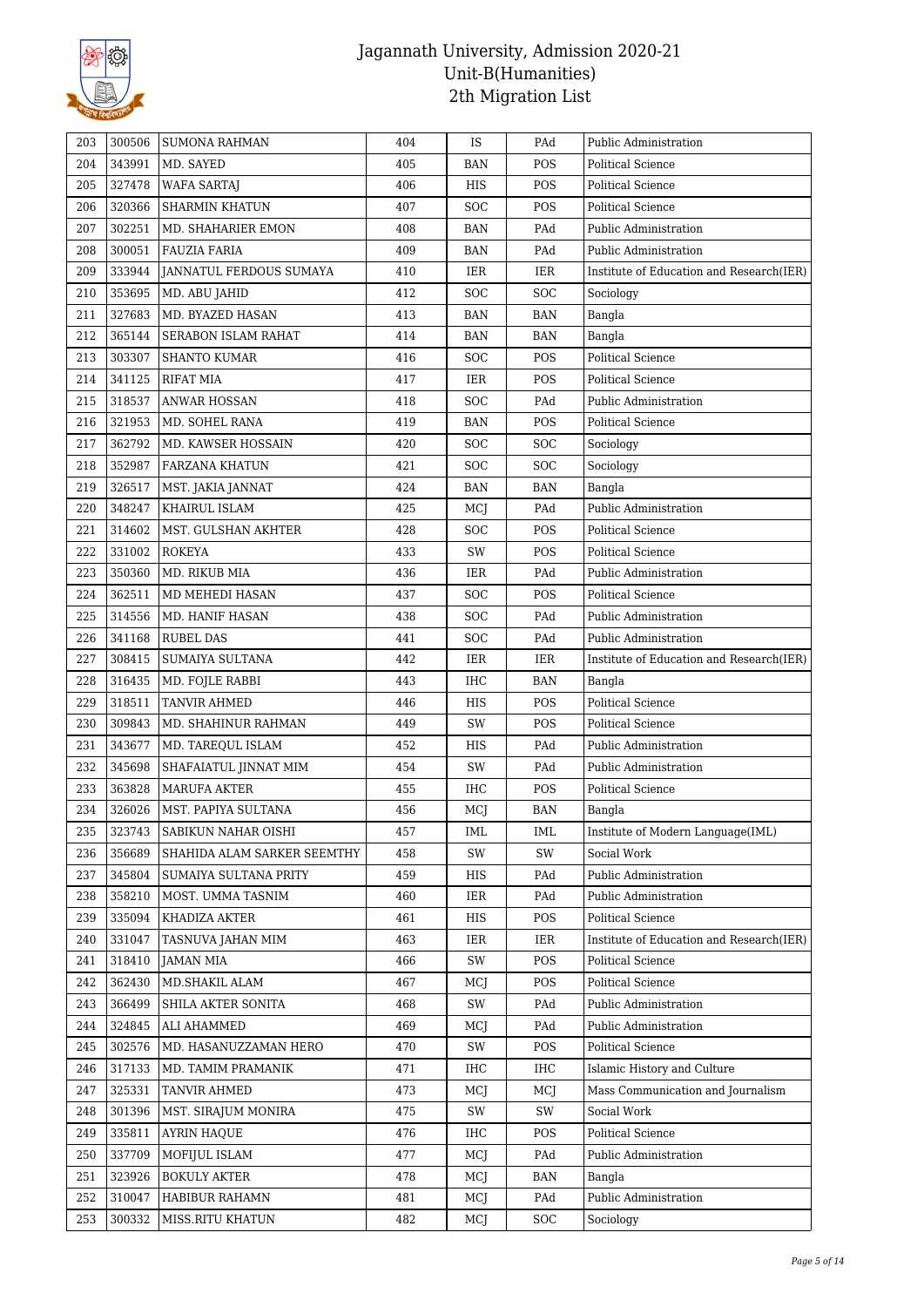

| 254        | 320585           | NOORUNNAHAR AKTER           | 483        | SW         | POS               | <b>Political Science</b>                       |
|------------|------------------|-----------------------------|------------|------------|-------------------|------------------------------------------------|
| 255        | 303027           | MD. RONY ISLAM              | 486        | HIS        | POS               | <b>Political Science</b>                       |
| 256        | 348244           | MD. ASHIK MIAH              | 487        | IHC        | PAd               | Public Administration                          |
| 257        | 360937           | RAMKRISHNO NATH DAS         | 488        | MCJ        | PAd               | Public Administration                          |
| 258        | 336365           | <b>MD. ARIF HOSSAIN</b>     | 489        | SW         | POS               | <b>Political Science</b>                       |
| 259        | 308930           | S. M. SELIM PARVEJ          | 491        | SW         | PAd               | Public Administration                          |
| 260        | 317988           | FAHIM FOYSAL                | 492        | MCJ        | PAd               | Public Administration                          |
| 261        | 347700           | SHAHAZADA                   | 493        | SW         | POS               | <b>Political Science</b>                       |
| 262        | 363903           | KAZI SADIA                  | 497        | SW         | <b>BAN</b>        | Bangla                                         |
| 263        | 311213           | AYESHA AKTER SWOPNA         | 499        | SW         | PAd               | Public Administration                          |
| 264        | 353609           | <b>S.M.TASIN SAMI</b>       | 501        | SW         | POS               | <b>Political Science</b>                       |
| 265        | 347530           | <b>DELUAR HOSSEN</b>        | 505        | SW         | POS               | <b>Political Science</b>                       |
| 266        | 331074           | FARIAH SULTANA AYSHI        | 507        | ANT        | PAd               | Public Administration                          |
| 267        | 361670           | SHAHRIN SHABNAM CHAITY      | 508        | PHI        | POS               | Political Science                              |
| 268        | 336618           | MD. SHAH ALAM               | 512        | SW         | <b>SOC</b>        | <b>Political Science</b>                       |
| 269        | 321375           | MD. MONNJORUL ISLAM         | 513        | SW         | PAd               | Public Administration                          |
| 270        | 302451           | MD.SAJIB HOSSEN             | 514        | HIS        | <b>BAN</b>        | Bangla                                         |
| 271        | 346345           | <b>DIPA AKTER</b>           | 518        | HIS        | <b>BAN</b>        | Bangla                                         |
| 272        | 347868           | <b>SHUHAG MIA</b>           | 519        | HIS        | <b>BAN</b>        | Bangla                                         |
| 273        | 329623           | MD. TAMIM HOSSAIN           | 520        | HIS        | HIS               | <b>Political Science</b>                       |
| 274        | 363802           | <b>SURAIYA SHARA</b>        | 522        | IHC        | PAd               | Public Administration                          |
| 275        | 334036           | SADIA ALAM TANIA            | 524        | HIS        | PAd               | Public Administration                          |
| 276        | 309388           | MD JAKIR HOSSEN             | 525        | SW         | BAN               | Bangla                                         |
| 277        | 358540           | MST. KHADIJA AKTER MIM      | 526        | SW         | PAd               | Public Administration                          |
| 278        | 307957           | KHUKU MONI KHATUN           | 527        | SW         | PAd               | Public Administration                          |
| 279        | 325489           | NAIM AKON                   | 530        | SW         | <b>SOC</b>        | Sociology                                      |
|            |                  |                             |            |            |                   |                                                |
|            |                  |                             |            |            |                   |                                                |
| 280        | 348573           | MD. JUNAYED                 | 531        | HIS        | <b>BAN</b>        | Bangla                                         |
| 281        | 317106           | PAPUN CHANDRA ADHIKARI      | 532        | HIS        | <b>BAN</b>        | Bangla                                         |
| 282        | 362526           | MD. BULBUL AHMED            | 536        | HIS        | BAN               | Bangla                                         |
| 283        | 353031           | <b>SURIA KHATUN</b>         | 538        | IS         | IS                | Islamic Studies                                |
| 284        | 362216           | <b>RAZIA KHATUN</b>         | 543        | HIS        | MCJ               | Mass Communication and Journalism              |
| 285        | 303480           | KH. MD. SHAJU               | 545        | SW         | PAd               | <b>Political Science</b>                       |
| 286        | 321359           | <b>MASUM MIA</b>            | 546        | SW         | MCJ               | Public Administration                          |
| 287        | 341669           | SUMAIYA AKTER ANIKA         | 550        | SW         | MCJ               | Mass Communication and Journalism              |
| 288        | 356547           | MST. MAHMUDA AKTER          | 552        | SW         | <b>SOC</b>        | <b>Political Science</b>                       |
| 289        | 358041           | <b>MST SATU JAHAN</b>       | 554        | HIS        | IER               | Public Administration                          |
| 290        | 324769           | ABDULLAH AL AMIN SHOHAG     | 556        | ANT        | MCJ               | Mass Communication and Journalism              |
| 291        | 348921           | AITUL ISLAM                 | 558        | HIS        | <b>BAN</b>        | Bangla                                         |
| 292        | 361558           | ASHPIA AKTER                | 559        | ANT        | IER               | Institute of Education and Research(IER)       |
| 293        | 303004           | SHIMUL KUMAR BHODRO         | 562        | HIS        | MCJ               | Mass Communication and Journalism              |
| 294        | 365398           | MD.FAHAD                    | 564        | IHC        | MCJ               | Mass Communication and Journalism              |
| 295        | 325145           | NAHID HASAN                 | 566        | HIS        | HIS               | History                                        |
| 296        | 301096           | TOMA BISWAS                 | 567        | SW         | <b>SOC</b>        | Sociology                                      |
| 297        | 320076           | MD. HABIBUR RAHMAN          | 568        | HIS        | <b>SOC</b>        | Sociology                                      |
| 298        | 313365           | MST. MAHABUBA AKTER MANISHA | 569        | SW         | <b>SOC</b>        | Sociology                                      |
| 299        | 326996           | MST. SADIA KHATUN           | 571        | HIS        | <b>BAN</b>        | Bangla                                         |
| 300        | 319064           | <b>RATON BABU</b>           | 572        | HIS        | <b>BAN</b>        | Bangla                                         |
| 301        | 321463           | MD. SHAMIM                  | 574        | SW         | <b>SOC</b>        | Sociology                                      |
| 302        | 345896           | NUSRAT - E - JAHAN TAHMINA  | 576        | SW         | MCJ               | Mass Communication and Journalism              |
| 303<br>304 | 337181<br>321604 | MD. MOJAHID<br>MD. ARSHAD   | 579<br>581 | HIS<br>HIS | MCJ<br><b>SOC</b> | Mass Communication and Journalism<br>Sociology |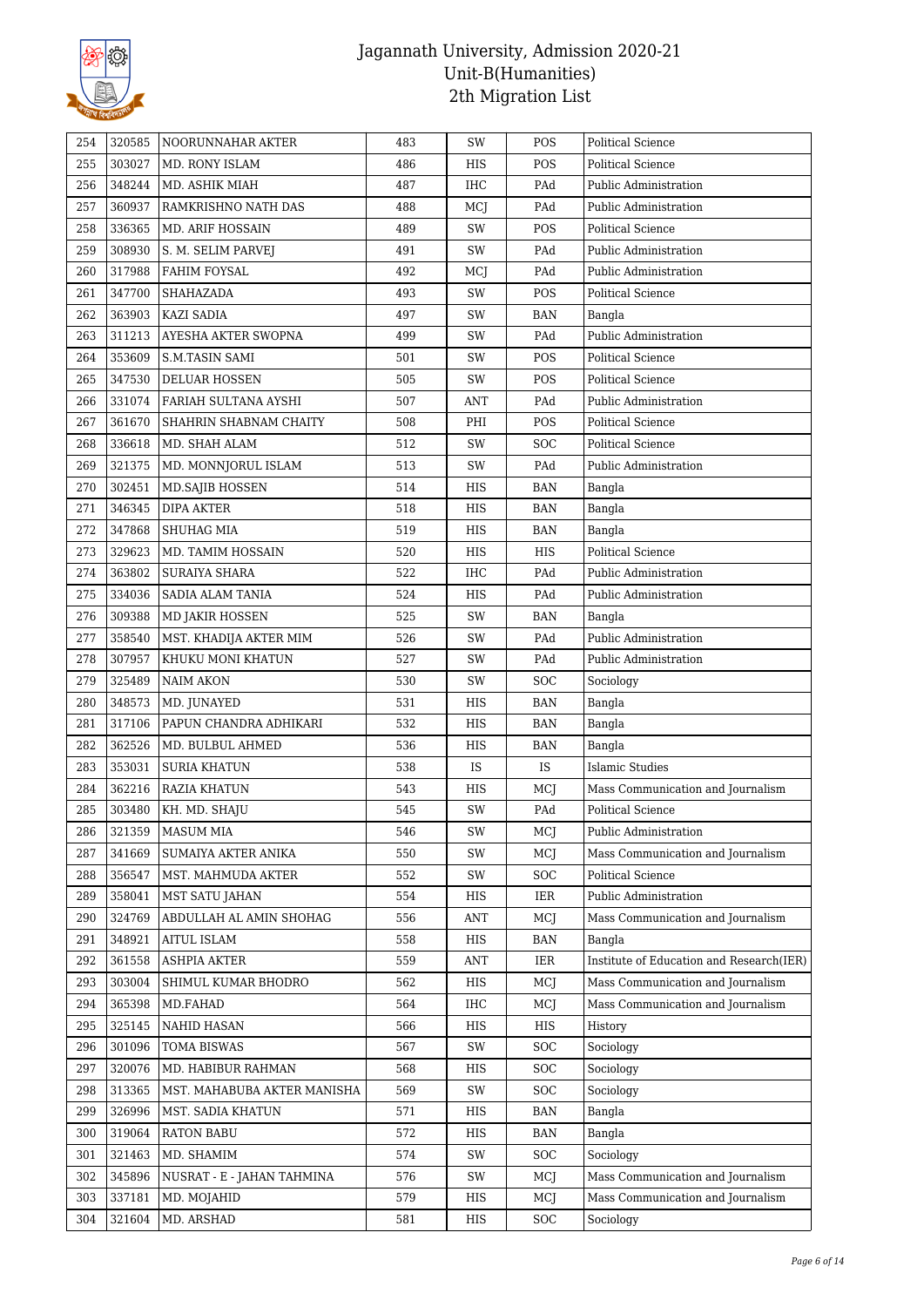

| 305 | 331805 | YASIN AHMED             | 582 | HIS        | MCJ        | Mass Communication and Journalism        |
|-----|--------|-------------------------|-----|------------|------------|------------------------------------------|
| 306 | 315786 | MD. TARAK ANAM RIMON    | 583 | HIS        | <b>SOC</b> | Sociology                                |
| 307 | 352912 | DRISTI MAJUMDER         | 586 | HIS        | MCJ        | Mass Communication and Journalism        |
| 308 | 356021 | SADIA SULTANA           | 588 | HIS        | BAN        | Bangla                                   |
| 309 | 334014 | <b>MST. SADIA AFRIN</b> | 590 | SW         | <b>BAN</b> | Bangla                                   |
| 310 | 355990 | MST. NUSRAT JAHAN       | 591 | HIS        | <b>IER</b> | Institute of Education and Research(IER) |
| 311 | 346473 | HUMYRA KABIR TRISHA     | 592 | HIS        | <b>SOC</b> | Sociology                                |
| 312 | 347442 | <b>HRIDOY MIA</b>       | 593 | HIS        | HIS        | History                                  |
| 313 | 309343 | MD. ASHRAFUZZAMAN       | 594 | HIS        | IER        | Institute of Education and Research(IER) |
| 314 | 309573 | MD. ARIFUL ISLAM        | 595 | IHC        | <b>BAN</b> | Bangla                                   |
| 315 | 303032 | MD.RAKIBUL ISLAM        | 596 | HIS        | MCJ        | Mass Communication and Journalism        |
| 316 | 335500 | <b>SUMIYA AKTER</b>     | 601 | <b>ANT</b> | MCJ        | Mass Communication and Journalism        |
| 317 | 315656 | MD. MOFIJUL HAQUE       | 603 | HIS        | <b>SOC</b> | Sociology                                |
| 318 | 348091 | MD. ABDULLAH AL MASUM   | 604 | HIS        | MCJ        | Mass Communication and Journalism        |
| 319 | 335224 | SYEDA SHOALA NASRIN     | 605 | <b>ANT</b> | MCJ        | Mass Communication and Journalism        |
| 320 | 336336 | MD. AL -AMIN FAHIM      | 608 | HIS        | <b>SOC</b> | Sociology                                |
| 321 | 357684 | MD. SAZZAD HOSSAIN      | 609 | IS         | <b>SOC</b> | Sociology                                |
| 322 | 346559 | <b>SATI AKTER</b>       | 610 | HIS        | SW         | Social Work                              |
| 323 | 312669 | MD. TARIKUL ISLAM       | 614 | <b>ANT</b> | MCJ        | Mass Communication and Journalism        |
| 324 | 305294 | <b>HASAN AHMED</b>      | 615 | PHI        | <b>SOC</b> | Sociology                                |
| 325 | 334179 | SANJIDA AFRIN MOON      | 616 | IS         | <b>BAN</b> | Bangla                                   |
| 326 | 323709 | SHAIRA ISLAM LIPU       | 618 | <b>ANT</b> | MCJ        | Mass Communication and Journalism        |
| 327 | 366839 | SHAHADAT HOSEN          | 622 | IML        | IER        | Institute of Education and Research(IER) |
| 328 | 334062 | REZWANA KHAN            | 623 | IS         | IER        | Institute of Education and Research(IER) |
| 329 | 357971 | <b>JOIY MONI</b>        | 626 | ANT        | <b>BAN</b> | Bangla                                   |
| 330 | 323883 | <b>JANNATUL MEEM</b>    | 628 | PHI        | MCJ        | Mass Communication and Journalism        |
| 331 | 353639 | SADIA SULTANA           | 629 | IHC        | <b>IHC</b> | Islamic History and Culture              |
| 332 | 364921 | MD. TAOHID ISLAM        | 630 | PHI        | MCJ        | Mass Communication and Journalism        |
| 333 | 338065 | MD. SHARIFUL ISLAM      | 631 | IHC        | <b>BAN</b> | Bangla                                   |
| 334 | 310080 | SABUJ MAKHAL            | 632 | PHI        | <b>SOC</b> | Sociology                                |
| 335 | 308281 | <b>ATHAI GOLDER</b>     | 634 | <b>ANT</b> | <b>IER</b> | Institute of Education and Research(IER) |
| 336 | 341969 | <b>IRIN AKTER RIYA</b>  | 635 | IS         | MCJ        | Mass Communication and Journalism        |
| 337 | 320544 | SOMAIYA KHATUN          | 638 | IHC        | <b>BAN</b> | Bangla                                   |
| 338 | 354019 | TONMOY TAROFDAR         | 641 | <b>ANT</b> | SOC        | Sociology                                |
| 339 | 357650 | MD. RAKIB HASSAN        | 642 | IML        | MCJ        | Mass Communication and Journalism        |
| 340 | 359571 | <b>MRITTIKA ROY</b>     | 643 | PHI        | IER        | Institute of Education and Research(IER) |
| 341 | 317527 | MD. SWOPON HOSEN        | 644 | IHC        | SOC        | Sociology                                |
| 342 | 322161 | MD. SHAHIN              | 645 | IML        | <b>SOC</b> | Sociology                                |
| 343 | 337769 | MD. ABDUR RAHIM         | 649 | IHC        | MCJ        | Mass Communication and Journalism        |
| 344 | 334018 | <b>AFROJA AKTER</b>     | 653 | IS         | IS         | <b>Islamic Studies</b>                   |
| 345 | 323909 | FATEMA ALAM             | 655 | IHC        | <b>BAN</b> | Bangla                                   |
| 346 | 334297 | <b>LAMIA AKTER</b>      | 656 | IHC        | <b>BAN</b> | Bangla                                   |
| 347 | 308864 | <b>ASIF NAWAJ</b>       | 659 | ANT        | <b>SOC</b> | Sociology                                |
| 348 | 300604 | MST .MAHFUZA KHATUN     | 660 | IHC        | <b>BAN</b> | Bangla                                   |
| 349 | 347887 | ASRAFUL ISLAM           | 662 | ANT        | <b>SOC</b> | Sociology                                |
| 350 | 321278 | UMMUL KHAIR MAHBUBA     | 663 | PHI        | <b>BAN</b> | Bangla                                   |
| 351 | 347710 | MOSTAFA KAMAL           | 664 | IHC        | <b>BAN</b> | Bangla                                   |
| 352 | 305229 | RAKIBUL HASAN RABBI     | 668 | PHI        | MCJ        | Mass Communication and Journalism        |
| 353 | 301201 | <b>SUNJIDA SHOVA</b>    | 670 | <b>ANT</b> | <b>BAN</b> | Bangla                                   |
| 354 | 307881 | MD. ASIF ALI            | 671 | IHC        | MCJ        | Mass Communication and Journalism        |
| 355 | 354964 | MD. AL-MAMUN            | 672 | IHC        | <b>SOC</b> | Sociology                                |
|     |        |                         |     |            |            |                                          |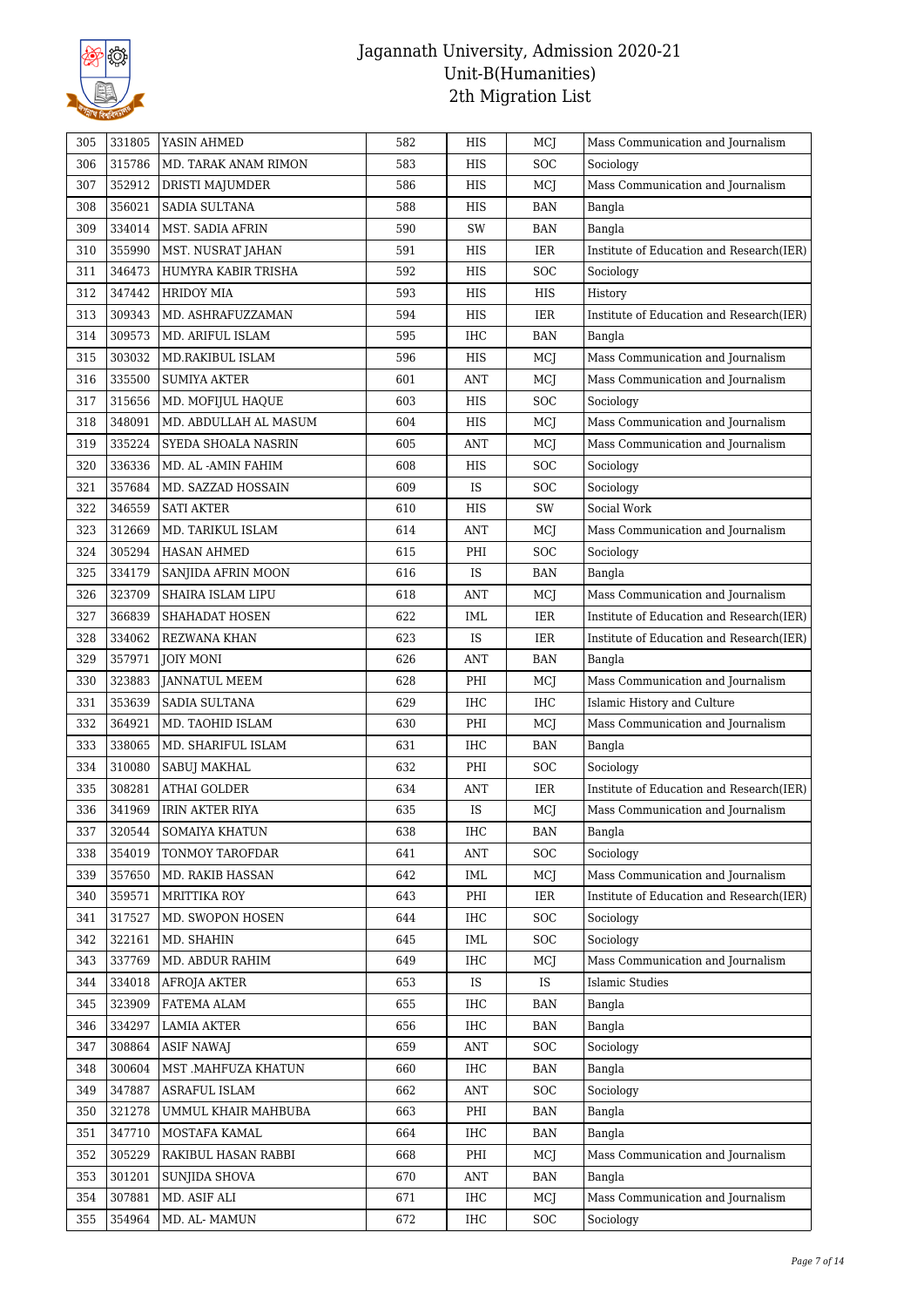

| 356 | 303877 | <b>SERI TAPOS KUMER BISSWAS</b> | 673 | <b>ANT</b> | MCJ        | Mass Communication and Journalism        |
|-----|--------|---------------------------------|-----|------------|------------|------------------------------------------|
| 357 | 338196 | MD. NAZIM HOSSAIN               | 674 | PHI        | MCJ        | Mass Communication and Journalism        |
| 358 | 328304 | MD. SABBIR HOSSAIN              | 676 | PHI        | SOC        | Sociology                                |
| 359 | 327834 | MD. ZESHAN HOSSEN ZEM           | 678 | PHI        | MCJ        | Mass Communication and Journalism        |
| 360 | 324929 | MD. RASHEDUZZAMAN LIMON         | 679 | <b>ANT</b> | IER        | Institute of Education and Research(IER) |
| 361 | 346685 | <b>HABIBA AKTER</b>             | 681 | IHC        | <b>HIS</b> | History                                  |
| 362 | 345932 | TASNIA KHANAM SATU              | 685 | IHC        | <b>BAN</b> | Bangla                                   |
| 363 | 311605 | MAHIR AHNAF RAFID               | 686 | <b>ANT</b> | <b>ANT</b> | Anthropology                             |
| 364 | 300084 | MST. MITHILA AKTER RIYA         | 687 | IHC        | <b>SOC</b> | Sociology                                |
| 365 | 361557 | RASHNA SHARMIN KHUSHBU          | 688 | IS         | <b>SOC</b> | Sociology                                |
| 366 | 335594 | FATEMA TUJ SAMIA                | 690 | <b>ANT</b> | MCJ        | Mass Communication and Journalism        |
| 367 | 327397 | <b>BOBY RANI</b>                | 691 | <b>ANT</b> | <b>BAN</b> | Bangla                                   |
| 368 | 314832 | MD. RIAJUL ISLAM                | 692 | IHC        | <b>SOC</b> | Sociology                                |
| 369 | 309209 | MD.ZAHIDUL ISLAM                | 693 | PHI        | <b>SOC</b> | Sociology                                |
| 370 | 321718 | SHAMSUL ALAM                    | 694 | IHC        | <b>SOC</b> | Sociology                                |
| 371 | 339898 | ALL MARUF-UZ-ZAMAN              | 695 | ANT        | MCJ        | Mass Communication and Journalism        |
| 372 | 358123 | <b>NOWRIN AKHTER</b>            | 698 | IS         | <b>SOC</b> | Sociology                                |
| 373 | 341776 | MST. NUZHAT TABASSUM TANHA      | 699 | IHC        | <b>BAN</b> | Bangla                                   |
| 374 | 308552 | SADIYA SULTANA                  | 701 | <b>ANT</b> | <b>IER</b> | Institute of Education and Research(IER) |
| 375 | 352596 | <b>SAKERUL ISLAM</b>            | 702 | IML        | MCJ        | Mass Communication and Journalism        |
| 376 | 303546 | MD ROFIQUZZAMAN NILOY           | 703 | PHI        | <b>SOC</b> | Sociology                                |
| 377 | 356056 | <b>FLORA ISLAM</b>              | 705 | IHC        | MCJ        | Mass Communication and Journalism        |
| 378 | 327251 | ROKSANA PARVIN                  | 709 | IHC        | <b>BAN</b> | Bangla                                   |
| 379 | 342214 | POLY RANI MOJUMDER              | 710 | PHI        | <b>BAN</b> | Bangla                                   |
| 380 | 352743 | SANJIDA PIYASH                  | 711 | <b>ANT</b> | SOC        | Sociology                                |
| 381 | 311583 | TAHMID HASAN                    | 712 | IS         | <b>IER</b> | Institute of Education and Research(IER) |
| 382 | 352862 | PURNIMA RANI ROKHIT             | 716 | <b>ANT</b> | SOC        | Sociology                                |
| 383 | 311565 | <b>MITU AKTER</b>               | 718 | <b>ANT</b> | <b>BAN</b> | Bangla                                   |
| 384 | 310875 | <b>SAMIA REZWAN</b>             | 719 | <b>ANT</b> | <b>IER</b> | Institute of Education and Research(IER) |
| 385 | 337551 | TAIMUR KHAN MOBIN               | 720 | PHI        | MCJ        | Mass Communication and Journalism        |
| 386 | 353190 | SHAMIMA AKTER PUSPO             | 721 | <b>ANT</b> | <b>SOC</b> | Sociology                                |
| 387 | 311783 | MD KAWSAR MIAH                  | 724 | PHI        | <b>IER</b> | Institute of Education and Research(IER) |
| 388 | 307632 | MST. ASMA AKTER                 | 725 | IML        | MCJ        | Mass Communication and Journalism        |
| 389 | 334953 | <b>BARNALI SAHA</b>             | 727 | <b>ANT</b> | MCJ        | Mass Communication and Journalism        |
| 390 | 309804 | MD.NURUL ISLAM                  | 729 | <b>ANT</b> | SW         | Social Work                              |
| 391 | 355268 | MD. HASIBUL HASAN PRINCE        | 730 | IHC        | BAN        | Bangla                                   |
| 392 | 358797 | RAZIA AKTER RIMU                | 731 | IML        | SOC        | Sociology                                |
| 393 | 302983 | MD . TARIKUL ISLAM              | 733 | IHC        | IER        | Institute of Education and Research(IER) |
| 394 | 329126 | MD. EYASIN HOSSAIN              | 735 | IHC        | MCJ        | Mass Communication and Journalism        |
| 395 | 318149 | MD. AINUL ISLAM                 | 736 | IHC        | MCJ        | Mass Communication and Journalism        |
| 396 | 321787 | <b>IMRAN SIKDER</b>             | 737 | IHC        | <b>BAN</b> | Bangla                                   |
| 397 | 308775 | ASMA UL HUSNA                   | 738 | <b>ANT</b> | MCJ        | Mass Communication and Journalism        |
| 398 | 346852 | RAHELI YESMIN PANNA             | 740 | IML        | IML        | Institute of Modern Language(IML)        |
| 399 | 364895 | MD. RASEL                       | 741 | ANT        | IER        | Institute of Education and Research(IER) |
| 400 | 357955 | MST. HALIMA YESMIN              | 742 | IS         | <b>BAN</b> | Bangla                                   |
| 401 | 342135 | <b>RANI AKTER</b>               | 744 | IHC        | BAN        | Bangla                                   |
| 402 | 324528 | <b>SHAMIMA AKTER</b>            | 746 | PHI        | <b>SOC</b> | Sociology                                |
| 403 | 324358 | MD. FAYSAL RAHMAN               | 747 | IHC        | <b>BAN</b> | Bangla                                   |
| 404 | 366431 | FARAH LAMISA SRISTY             | 748 | PHI        | PHI        | Philosophy                               |
|     | 330154 | NASIR UDDIN MOHAMMAD ZABIR      | 749 |            | <b>BAN</b> | Bangla                                   |
| 405 |        |                                 |     | IML        |            |                                          |
| 406 | 360597 | SHAHRIAR HOSSAIN SHIMUL         | 750 | IML        | IML        | Institute of Modern Language(IML)        |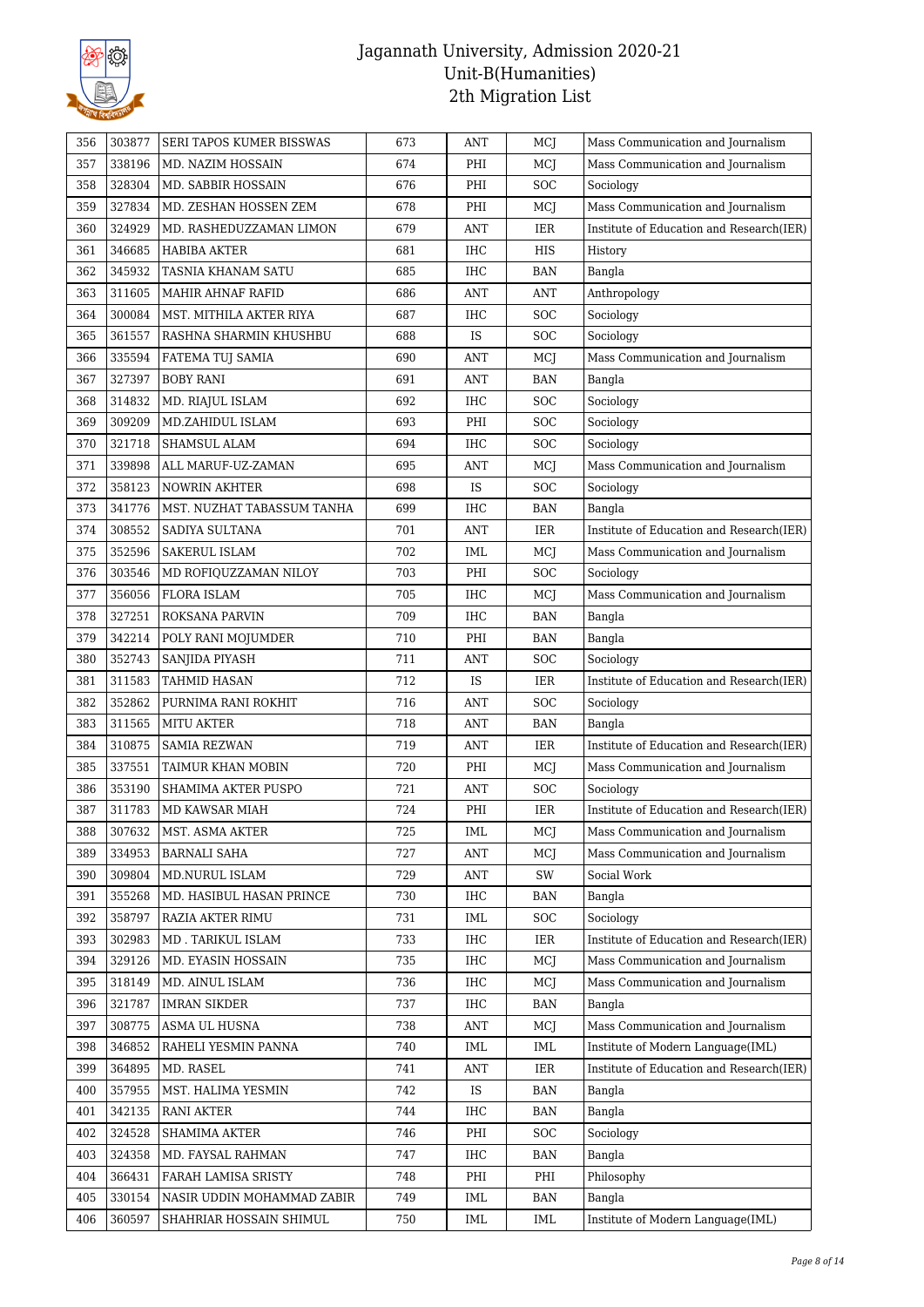

| 407 | 321493 | ANTOR KUMAR SHORMA           | 751 | PHI        | IER        | Institute of Education and Research(IER) |
|-----|--------|------------------------------|-----|------------|------------|------------------------------------------|
| 408 | 336768 | JAHANGIR ALAM RAJ            | 752 | IHC        | MCJ        | Mass Communication and Journalism        |
| 409 | 311095 | MD. HELALUZZAMAN             | 753 | IHC        | IER        | Institute of Education and Research(IER) |
| 410 | 300225 | SHIRINA KHATUN               | 754 | IHC        | <b>SOC</b> | Sociology                                |
| 411 | 315205 | RAM CHANDRA RAY              | 755 | PHI        | MCJ        | Mass Communication and Journalism        |
| 412 | 300090 | MST AYESHA ISLAM             | 756 | PHI        | MCJ        | Mass Communication and Journalism        |
| 413 | 324790 | <b>AYUBUR RAHMAN</b>         | 757 | IHC        | MCJ        | Mass Communication and Journalism        |
| 414 | 362082 | <b>DOLA AKTER</b>            | 758 | IS         | SW         | Social Work                              |
| 415 | 329529 | MD. NOWAZ SHARIF             | 759 | IS         | MCJ        | Mass Communication and Journalism        |
| 416 | 328406 | TAUFIQ IMROZ                 | 760 | ANT        | <b>SOC</b> | Sociology                                |
| 417 | 327368 | ABU MUSA MD. SAFIULLAH SAYEM | 761 | IHC        | <b>BAN</b> | Bangla                                   |
| 418 | 353084 | <b>SUMAIYA KHATUN</b>        | 763 | IHC        | <b>SOC</b> | Sociology                                |
| 419 | 318000 | <b>MD. ABDUR RAZZAK</b>      | 764 | IHC        | SW         | Social Work                              |
| 420 | 357584 | MD. ZAKIR HOSSAIN            | 766 | PHI        | <b>SOC</b> | Sociology                                |
| 421 | 338406 | MAHMUDUL HASAN               | 769 | ANT        | MCJ        | Mass Communication and Journalism        |
| 422 | 358324 | MOST. AFIYA KHATUN           | 770 | IHC        | SOC        | Sociology                                |
| 423 | 339270 | <b>MAHTHIR SUN</b>           | 771 | PHI        | MCJ        | Mass Communication and Journalism        |
| 424 | 342397 | <b>HIRAMONI AKTER</b>        | 773 | IHC        | <b>BAN</b> | Bangla                                   |
| 425 | 308324 | <b>JESIA KHATUN</b>          | 775 | <b>ANT</b> | <b>SOC</b> | Sociology                                |
| 426 | 324698 | <b>MONIR HOSSEN</b>          | 776 | <b>ANT</b> | MCJ        | Mass Communication and Journalism        |
| 427 | 332656 | <b>IVAN TAHSEEB</b>          | 783 | PHI        | MCJ        | Mass Communication and Journalism        |
| 428 | 317386 | ABDUS SAMAD                  | 788 | <b>ANT</b> | <b>SOC</b> | Sociology                                |
| 429 | 333975 | <b>SAMIA AKTER</b>           | 789 | IS         | MCJ        | Mass Communication and Journalism        |
| 430 | 315198 | MD. ZAHID HASAN              | 793 | PHI        | <b>BAN</b> | Bangla                                   |
| 431 | 300440 | <b>TAJKIA AKTER</b>          | 794 | IS         | <b>BAN</b> | Bangla                                   |
| 432 | 302567 | MD RUBEL HOSEN               | 797 | IS         | <b>IER</b> | Institute of Education and Research(IER) |
| 433 | 335469 | NAFISA TASNIM                | 798 | ANT        | IER        | Institute of Education and Research(IER) |
| 434 | 312902 | <b>SHIMA AKTER</b>           | 799 | PHI        | <b>BAN</b> | Bangla                                   |
| 435 | 346417 | <b>BANOSRI SARKER</b>        | 804 | PHI        | <b>BAN</b> | Bangla                                   |
| 436 | 315041 | <b>ISTIAK AHAMMOD</b>        | 811 | PHI        | HIS        | History                                  |
| 437 | 357525 | MD. ALIF HOSEN               | 813 | PHI        | <b>BAN</b> | Bangla                                   |
| 438 | 351849 | MOHAMMED IBRAHIM             | 817 | IS         | MCJ        | Mass Communication and Journalism        |
| 439 | 332668 | <b>MAHEDI HASAN</b>          | 819 | PHI        | MCJ        | Mass Communication and Journalism        |
| 440 | 300119 | SABRINA SULTANA TISHA        | 820 | IS         | SOC        | Sociology                                |
| 441 | 354733 | MOSFIQUR RAHMAN EMON         | 821 | PHI        | MCJ        | Mass Communication and Journalism        |
| 442 | 320352 | MOST. JUBAIDA SIDDIKA        | 822 | PHI        | <b>SOC</b> | Sociology                                |
| 443 | 341686 | AYESHA AKTHER                | 825 | IS         | SOC        | Sociology                                |
| 444 | 364048 | MARIUM MUNIA                 | 826 | PHI        | BAN        | Bangla                                   |
| 445 | 352701 | <b>DOLA KHATUN</b>           | 827 | IS         | <b>BAN</b> | Bangla                                   |
| 446 | 331053 | SUMAIYA JANNAT MOHIMA        | 829 | IS         | MCJ        | Mass Communication and Journalism        |
| 447 | 317691 | MD. SAHINUR RAHMAN           | 832 | IS         | HIS        | History                                  |
| 448 | 363137 | MD. JUNAET SHEIKH            | 836 | IS         | MCJ        | Mass Communication and Journalism        |
| 449 | 362866 | MAHMUDUZZAMAN PAVEL          | 837 | IS         | HIS        | History                                  |
| 450 | 343245 | MD. TANVIR AHAMAD            | 838 | IS         | IER        | Institute of Education and Research(IER) |
| 451 | 300754 | PANNA KHATUN                 | 841 | IS         | <b>SOC</b> | Sociology                                |
| 452 | 344699 | MD IMRAN HOSSAIN             | 842 | IS         | ANT        | Anthropology                             |
| 453 | 300374 | MST. JANNATUL FARDOUS        | 844 | IS         | MCJ        | Mass Communication and Journalism        |
| 454 | 308765 | <b>NASRIN KHATUN</b>         | 845 | IS         | HIS        | History                                  |
| 455 | 303387 | M.A. MALEK                   | 846 | IS         | <b>SOC</b> | Mass Communication and Journalism        |
| 456 | 336776 | NAIMUR RAHMAN ANIK           | 850 | IS         | <b>IHC</b> | Islamic History and Culture              |
| 457 | 339862 | MD. SHAHIN                   | 851 |            | HIS        | History                                  |
|     |        |                              |     |            |            |                                          |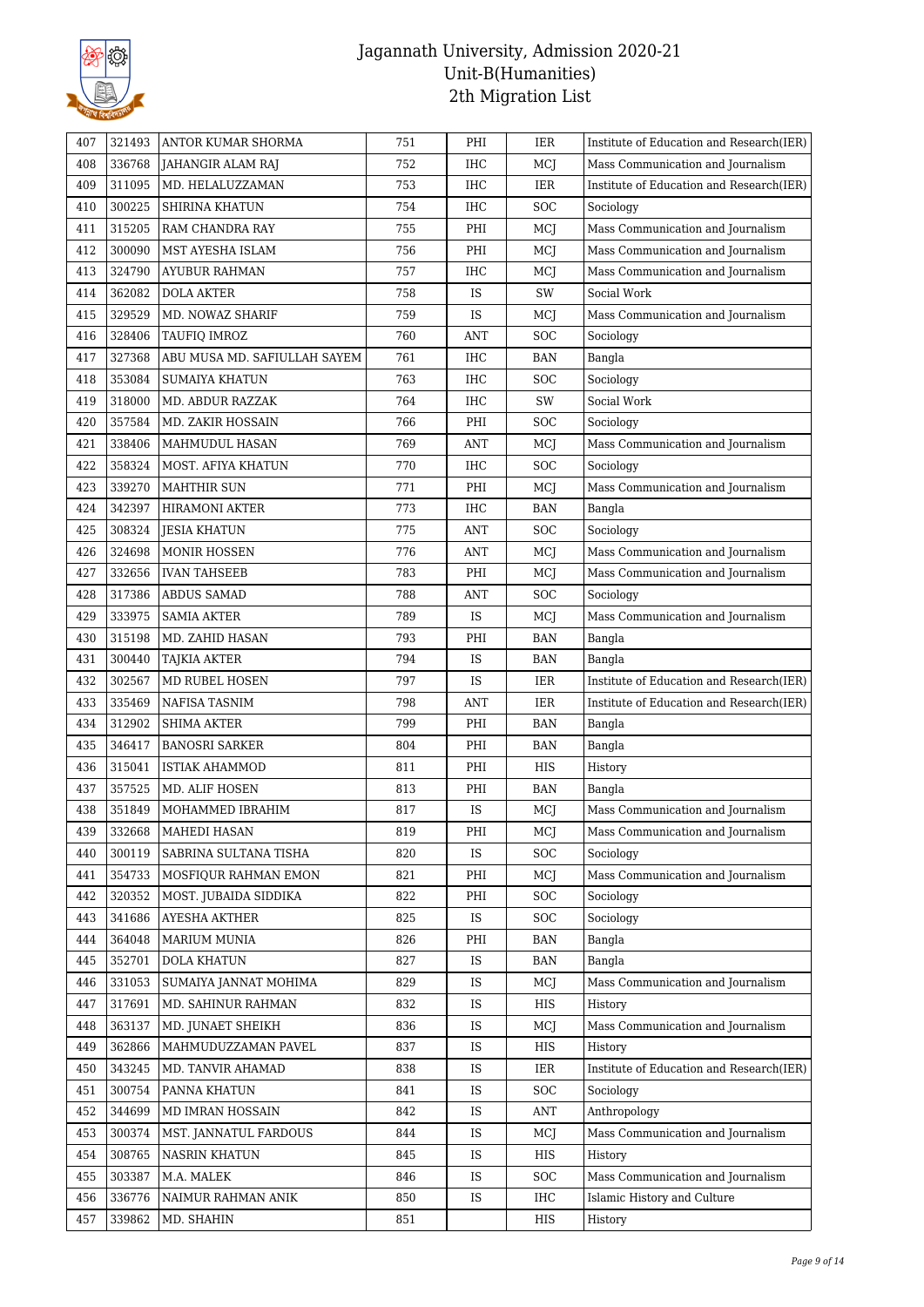

| 458 | 344366 | <b>TAEBA KHATUN</b>               | 852        | <b>SOC</b> | Sociology                                |
|-----|--------|-----------------------------------|------------|------------|------------------------------------------|
| 459 | 311939 | <b>BORKAT ULLAH</b>               | 855        | <b>SOC</b> | Sociology                                |
| 460 | 362757 | MD. HASSAN MAHMUD                 | 856        | SW         | Sociology                                |
| 461 | 340366 | <b>OMAR FARUK</b>                 | 858        | SW         | Sociology                                |
| 462 | 343724 | MD. SAIFUL ISLAM                  | 860        | IML        | Institute of Education and Research(IER) |
| 463 | 338317 | MD IKBAL HOSSEN                   | 862        | <b>HIS</b> | Sociology                                |
| 464 | 358115 | <b>LATA AKHTER</b>                | 863        | HIS        | History                                  |
| 465 | 359034 | PARISHA KHATUN                    | 864        | SW         | Sociology                                |
| 466 | 342979 | MD. TANJIL AHAMMAD                | 865        | IML        | Sociology                                |
| 467 | 311970 | UMMA HABIBA NOUSHIN               | 867        | SW         | Institute of Education and Research(IER) |
| 468 | 356566 | MST. AHASANUN NAHAR               | 868        | SW         | Sociology                                |
| 469 | 334807 | TAJNOOR BHUIYAN                   | 870        | SW         | Social Work                              |
| 470 | 308283 | <b>BONOSHREE DEV NATH</b>         | 871        | PHI        | Philosophy                               |
| 471 | 335215 | <b>TANIA</b>                      | 872        | <b>IML</b> | Institute of Modern Language(IML)        |
| 472 | 307638 | <b>SHARMIN YEASMIN</b>            | 874        | SW         | Social Work                              |
| 473 | 309569 | <b>SHAMIT SARKAR</b>              | 877        | HIS        | History                                  |
| 474 | 345984 | ARPITA DATTA                      | 878        | <b>IML</b> | Institute of Modern Language(IML)        |
| 475 | 303155 | YEASIN ALI                        | 882        | SW         | Social Work                              |
| 476 | 301679 | MISS NISRAT JAHAN LIZA            | 883        | HIS        | History                                  |
| 477 | 366473 | <b>JANNATUL NAZNIN</b>            | 885        | SW         | Social Work                              |
| 478 | 331597 | NAFISA TAKIA ZANNAT               | 886        | SW         | Social Work                              |
| 479 | 313158 | MD. MIZANUR RAHMAN                | 887        | HIS        | History                                  |
| 480 | 334442 | <b>SWEETY AKTER</b>               | 888        | SW         | Social Work                              |
| 481 | 341881 | SADIA SULTANA KAKON               | 889        | <b>IHC</b> | Islamic History and Culture              |
| 482 | 301525 | NUSRAT NAHAR SITHI                | 890        | <b>HIS</b> | History                                  |
| 483 | 349281 | MD.AL-KAIUM SIAM                  | 891        | <b>HIS</b> | History                                  |
| 484 | 347625 | MEZANUR RAHMAN                    | 892        | SW         | Social Work                              |
| 485 | 345218 | <b>ALAMIN</b>                     | 893        | IML        | Institute of Modern Language(IML)        |
| 486 | 326489 | <b>UMMEA AMINA</b>                | 894        | <b>ANT</b> | Anthropology                             |
| 487 | 312578 | MD. JAHID HASAN FAHIM             | 897        | HIS        | History                                  |
| 488 | 308818 | POPY RANI DAS                     | 899        | SW         | Social Work                              |
| 489 | 358407 | MST. HANUFA HENA RIPA             | 901        | HIS        |                                          |
| 490 | 334424 | TANZILA KHANOM                    | 902        | SW         | History<br>Social Work                   |
| 491 | 366781 | MUNNI KHATUN                      | 903        |            | Institute of Modern Language(IML)        |
|     |        |                                   | 904        | IML<br>SW  | Social Work                              |
| 492 | 349214 | MD. TOFFAEL HOSSEN                |            |            |                                          |
| 493 | 360637 | MOST. AKHI AKTER BANNA            | 905<br>909 | HIS        | History                                  |
| 494 | 356256 | ROKEYA KHATUN<br>MD. ARIFUL ISLAM |            | SW         | Social Work                              |
| 495 | 302156 |                                   | 910        | SW         | Social Work                              |
| 496 | 310835 | <b>AFSANA MIMI</b>                | 913        | HIS        | History                                  |
| 497 | 341717 | SUMAIYA TABASSUM TARIN            | 914<br>915 | IHC<br>SW  | Islamic History and Culture              |
| 498 | 335896 | <b>MITUL HOSSAIN</b>              |            |            | Social Work                              |
| 499 | 360356 | MD. JONY KHANDOKAR                | 916        | SW         | Social Work                              |
| 500 | 346451 | ARPITA CHAKRABORTY                | 917        | <b>IML</b> | Institute of Modern Language(IML)        |
| 501 | 302915 | MD. TAJMIM ALAM                   | 920        | SW         | Social Work                              |
| 502 | 334198 | <b>SANJIDA AKTER</b>              | 921        | IHC        | Islamic History and Culture              |
| 503 | 346159 | <b>FARJANA KHATUN</b>             | 922        | SW         | Social Work                              |
| 504 | 303196 | MD ARAFAT HOSSAIN                 | 925        | SW         | Social Work                              |
| 505 | 356631 | <b>SADIA NAJNIN</b>               | 927        | HIS        | History                                  |
| 506 | 334106 | RAHNUMA NURAIN BUSHRA             | 928        | HIS        | History                                  |
| 507 | 317817 | MD. TOUFIQ HASAN                  | 929        | SW         | Social Work                              |
| 508 | 341084 | SHAHADAT HOSEN                    | 930        | HIS        | History                                  |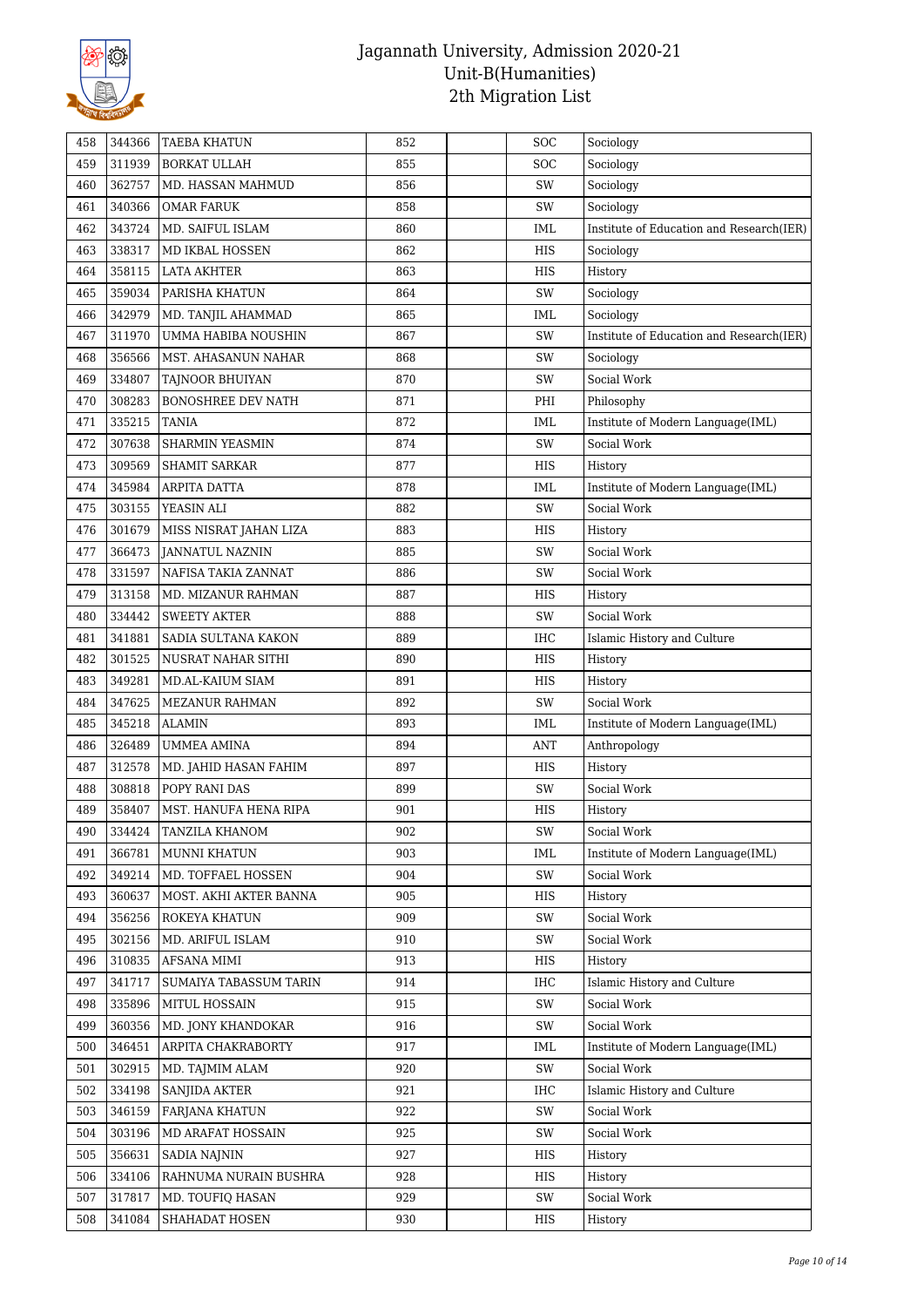

| 509        | 325875 | <b>SAZIB KARMAKAR</b>                  | 931  | HIS               | History                                     |
|------------|--------|----------------------------------------|------|-------------------|---------------------------------------------|
| 510        | 303091 | MD. JINNATUL ISLAM                     | 932  | HIS               | History                                     |
| 511        | 311917 | <b>TAMZID FERDOUSH</b>                 | 935  | <b>ANT</b>        | Anthropology                                |
| 512        | 334213 | <b>MEHRUN NESA</b>                     | 936  | SW                | Social Work                                 |
| 513        | 316327 | MD. HUMAYUN KABIR                      | 939  | SW                | Social Work                                 |
| 514        | 338015 | MD. RIAZ UDDIN                         | 944  | SW                | Social Work                                 |
| 515        | 365112 | MD. OMAR FARUK KHAN                    | 945  | IHC               | Islamic History and Culture                 |
| 516        | 308102 | AMENA KHATUN ASHA                      | 951  | SW                | Social Work                                 |
| 517        | 328761 | MD. MITHU ALI                          | 952  | SW                | Social Work                                 |
| 518        | 318870 | MD. ABU SUFIEN SARKER                  | 955  | SW                | Social Work                                 |
| 519        | 342292 | <b>FARZANA AKTER</b>                   | 958  | IHC               | Islamic History and Culture                 |
| 520        | 364055 | <b>BRISTI DEVI</b>                     | 959  | SW                | Social Work                                 |
| 521        | 359267 | <b>SHANTONA BEGUM MISTY</b>            | 960  | HIS               | Social Work                                 |
| 522        | 335146 | <b>HAFSAAKTER</b>                      | 961  | <b>IHC</b>        | Islamic History and Culture                 |
| 523        | 326748 | <b>MD. ROCKY HOSSAIN</b>               | 963  | HIS               | History                                     |
| 524        | 358086 | <b>AFIA IBNAT</b>                      | 964  | ANT               | Social Work                                 |
| 525        | 311288 | FATEMA AKTER JOTHI                     | 966  | <b>ANT</b>        | Anthropology                                |
| 526        | 313246 | MD. ABDULLAH AL-AMIN                   | 969  | <b>ANT</b>        | Anthropology                                |
| 527        | 302219 | MD EKRAMUL HAQUE                       | 970  | HIS               | History                                     |
| 528        | 302702 | MD TUSHER ALI                          | 971  | PHI               | Philosophy                                  |
| 529        | 362404 | MD. NAYEM                              | 972  | HIS               | History                                     |
| 530        | 303531 | <b>AKIDUL MOLLIK</b>                   | 973  | IHC               | Islamic History and Culture                 |
| 531        | 364834 | MD.ENAMUL HAQUE                        | 974  | PHI               | Social Work                                 |
| 532        | 346073 | TOMA RANI SHIL                         | 977  | HIS               | History                                     |
| 533        | 313193 | MD. SHADIN AHMED JOY                   | 981  | <b>IHC</b>        | Islamic History and Culture                 |
| 534        | 332050 | MD. SAKIB AL HASAN                     | 982  | <b>ANT</b>        | Social Work                                 |
| 535        | 346150 | SWARNA RANI SARKER                     | 983  | HIS               | History                                     |
| 536        | 318259 | MD. SHAHIN ALAM                        | 986  | HIS               | Social Work                                 |
| 537        | 306628 | PRIYOTUSH ROY                          | 988  | HIS               | History                                     |
| 538        | 359523 | MD. SHOHIDUL ISLAM                     | 990  | HIS               | History                                     |
| 539        | 329124 | MD. GOLAM RABBANI SARKAR               | 991  | IML               | Institute of Modern Language(IML)           |
| 540        | 301611 | TANZIM AHMED TUHIN                     | 993  | HIS               | Social Work                                 |
| 541        | 334646 | NUSRAT BILLAH                          | 994  | IHC               | Social Work                                 |
| 542        | 355995 | MST. AFIFA ANZUM ESHA                  | 996  | $\rm IHC$         | Islamic History and Culture                 |
| 543        | 308200 | FARZANA AKTER BRISTY                   | 997  | <b>IHC</b>        | Social Work                                 |
| 544        | 300186 | MST. JANNATUL FERDAOUS                 | 998  | HIS               | History                                     |
| 545        | 323263 | <b>SOHEL RANA</b>                      | 999  | IML               | Social Work                                 |
| 546        | 324263 | AFROJA AKTER ACHOL                     | 1000 | <b>IHC</b>        | Islamic History and Culture                 |
| 547        | 356103 | <b>MUSLIMA KHATUN</b>                  | 1001 | <b>IHC</b>        | Islamic History and Culture                 |
| 548        | 331309 | AMINUL HAQUE BAPPI                     | 1003 | PHI               | Social Work                                 |
| 549        | 326409 | UMMA AMARA ISLAM                       | 1004 | <b>ANT</b>        | Anthropology                                |
| 550        | 313351 | MOST. RAJINA KHATUN                    | 1007 | <b>IML</b>        | Social Work                                 |
|            | 312479 |                                        | 1008 | HIS               | Social Work                                 |
| 551        | 315495 | MD. NAZMUL SIKDER                      | 1009 |                   |                                             |
| 552<br>553 | 355606 | MD. SAJEDUR RAHMAN<br><b>EAMIN MIA</b> | 1011 | ANT<br><b>IHC</b> | Anthropology<br>Islamic History and Culture |
| 554        | 339186 | <b>ROBIN</b>                           | 1013 | IML               | Social Work                                 |
|            |        |                                        |      |                   |                                             |
| 555        | 358866 | RAKTIMA RANI ROY                       | 1016 | HIS               | History                                     |
| 556        | 364675 | TOUHID AHMED RIKON                     | 1017 | HIS               | Social Work                                 |
| 557        | 346020 | MARGIA ANGUM NIPO                      | 1018 | HIS               | History                                     |
| 558        | 320507 | <b>ISRAT JAHAN MEEM</b>                | 1019 | IHC               | Islamic History and Culture                 |
| 559        | 318620 | MD. RIPON MIA                          | 1022 | HIS               | History                                     |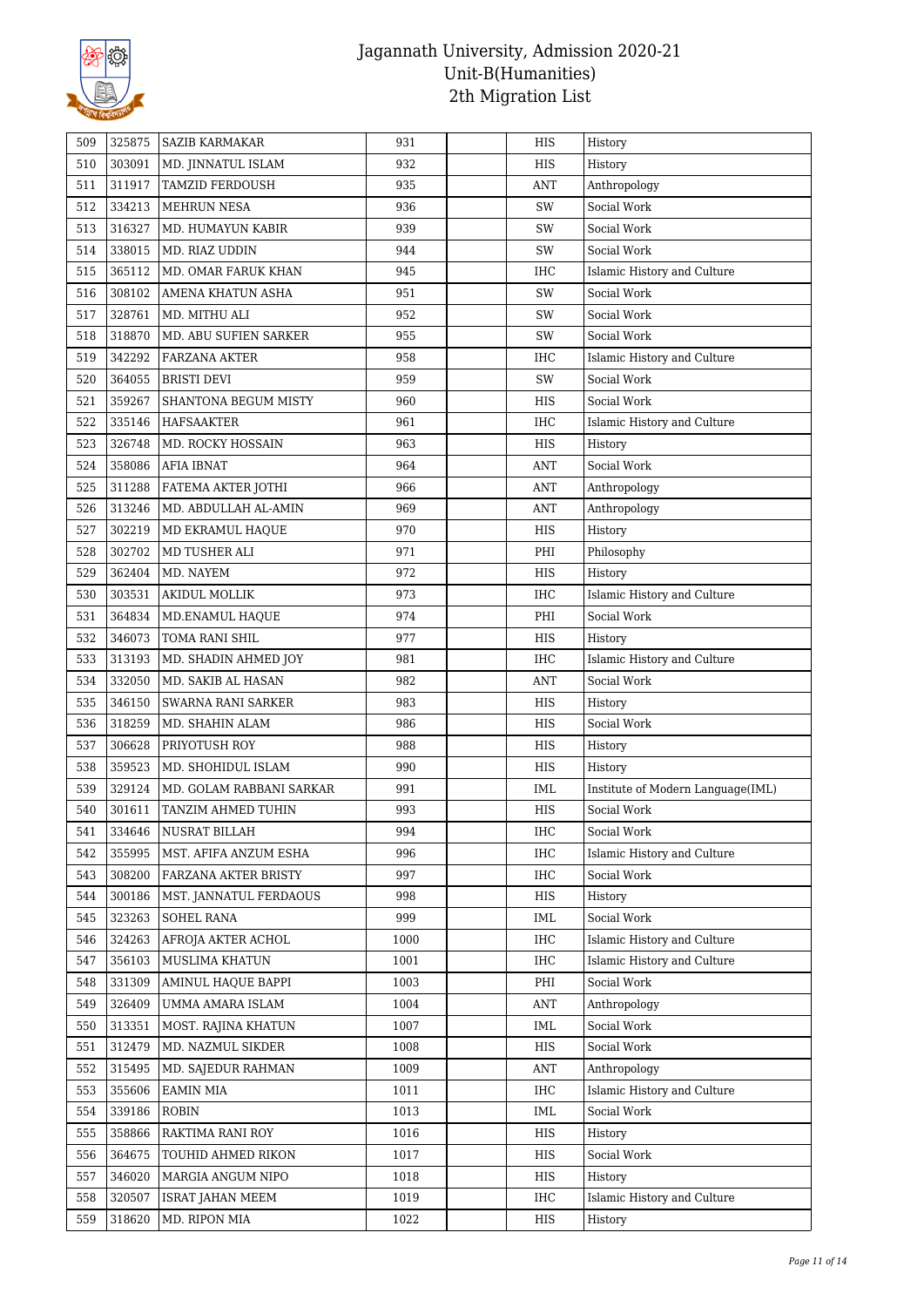

| 560        | 309263           | <b>SAJAL BISWAS</b>                         | 1023         | PHI                      | Philosophy                        |
|------------|------------------|---------------------------------------------|--------------|--------------------------|-----------------------------------|
| 561        | 348696           | MD. NAFIZ MIA                               | 1026         | <b>ANT</b>               | Social Work                       |
| 562        | 311232           | SADIA ISLAM                                 | 1028         | HIS                      | History                           |
| 563        | 358276           | UMME AMMARA BITHI                           | 1029         | HIS                      | Social Work                       |
| 564        | 334621           | MARIYA AKTER TAMANNA                        | 1030         | IML                      | Institute of Modern Language(IML) |
| 565        | 345114           | MD. NAEEM MIA                               | 1031         | <b>ANT</b>               | Social Work                       |
| 566        | 357136           | MD. MAMUN HOSSAIN                           | 1033         | PHI                      | Philosophy                        |
| 567        | 326154           | SONDHI KUNDU                                | 1034         | PHI                      | Social Work                       |
| 568        | 309180           | <b>TAJUL ISLAM TASIN</b>                    | 1037         | <b>ANT</b>               | Social Work                       |
| 569        | 309285           | MD. EASIN ALI                               | 1040         | <b>IHC</b>               | Social Work                       |
| 570        | 358205           | SHARMILI SHARMIN                            | 1042         | PHI                      | Social Work                       |
| 571        | 300278           | SHATHI SAHA                                 | 1043         | <b>IHC</b>               | Social Work                       |
| 572        | 308034           | JANNATI NAIMA JIM                           | 1045         | <b>ANT</b>               | History                           |
| 573        | 361069           | <b>EBRAHIM</b>                              | 1046         | <b>IHC</b>               | History                           |
| 574        | 336716           | <b>JONAID AHAMMED</b>                       | 1047         | <b>ANT</b>               | Social Work                       |
| 575        | 344898           | TANOY CHANDRA DAS                           | 1048         | IML                      | Institute of Modern Language(IML) |
| 576        | 354963           | MD. ASADUZZAMAN                             | 1050         | <b>IHC</b>               | History                           |
| 577        | 328616           | MD. SAJIB HOSSAIN                           | 1052         | <b>IHC</b>               | Islamic History and Culture       |
| 578        | 314878           | MISRUL AMIN SAZIB                           | 1053         | <b>ANT</b>               | Social Work                       |
| 579        | 359334           | MAKSUDA BINTE MOSTAFIZUR                    | 1054         | <b>IHC</b>               | Islamic History and Culture       |
| 580        | 318045           | MD. ABDUR RAZZAK                            | 1056         | <b>IHC</b>               | Islamic History and Culture       |
| 581        | 362672           | MD. OMAR ALI LASKER                         | 1057         | IS                       | History                           |
| 582        | 334529           | JAHANARA PARVEEN ZINIA                      | 1058         | IHC                      | History                           |
| 583        | 328200           | <b>HALIMA</b>                               | 1059         | PHI                      | History                           |
| 584        | 320603           | SANJIDA BILKIS SIMA                         | 1060         | PHI                      | Philosophy                        |
| 585        | 340303           | MD. MEHEDI HASAN                            | 1061         | PHI                      | Social Work                       |
| 586        | 315917           | MD. SHAMIM ISLAM                            | 1062         | <b>IHC</b>               | History                           |
| 587        | 328708           | MD. MAHMUD HASAN                            | 1063         | <b>IHC</b>               | Social Work                       |
| 588        | 327971           | MOHAMMOD ALI                                | 1064         | <b>IHC</b>               | History                           |
| 589        | 342847           | <b>JUI RANI BANIK</b>                       | 1069         | <b>ANT</b>               | Social Work                       |
| 590        | 353968           | MD. MEHEDI HASAN SIKDAR                     | 1070         | <b>IHC</b>               | History                           |
| 591        | 366629           | SAMANTA ISLAM SETU                          | 1071         | PHI                      | Philosophy                        |
|            |                  |                                             |              |                          |                                   |
| 592<br>593 | 335086<br>320324 | SHINHA AKTER TUSIN<br><b>SADIA NUR TORY</b> | 1075<br>1076 | <b>ANT</b><br><b>IHC</b> | History<br>History                |
| 594        | 352676           | ORNIA SULTANA ONTI                          | 1077         | IHC                      | History                           |
|            | 311567           | MD. MAHBUBUR RAHMAN                         | 1080         | IHC                      | History                           |
| 595<br>596 | 325995           | <b>SALIMA NABI</b>                          | 1081         | IHC                      | Institute of Modern Language(IML) |
| 597        | 313331           | MOST. SHAMPA AKTER                          | 1084         | $\rm IHC$                | Islamic History and Culture       |
| 598        | 328010           | MD. SUZAN RANA                              | 1086         | <b>ANT</b>               | History                           |
| 599        | 337030           | HOSSAIN AHMMED APU                          | 1088         | PHI                      | History                           |
| 600        | 318826           | MD. AMINUR RAHMAN                           | 1089         | IS                       | Islamic Studies                   |
| 601        | 356903           | MD. SAKIBUL ISLAM                           | 1090         | PHI                      | Philosophy                        |
| 602        | 320770           | <b>LABONI AKTER</b>                         | 1091         | IS                       | History                           |
| 603        | 313824           | MST. ROKSANA AKTHER TRISHNA                 | 1092         | PHI                      | History                           |
| 604        | 346445           |                                             | 1093         |                          |                                   |
| 605        | 358964           | TUMPA AKTER                                 | 1095         | ANT<br><b>ANT</b>        | History                           |
|            | 320576           | MST. MORSHEDA KHATUN<br>MST. RIMA           | 1096         | IS                       | Anthropology<br>History           |
| 606        |                  |                                             |              |                          |                                   |
| 607        | 361808           | <b>SETU KHANAM</b>                          | 1098         | IHC                      | History                           |
| 608        | 351060           | MD. EPON HOSSAIN                            | 1100         | IHC                      | Islamic History and Culture       |
| 609        | 327231           | MD. SANOWAR HOSSAIN TOPU                    | 1101         | <b>ANT</b>               | Anthropology                      |
| 610        | 357371           | MD. ABDUL JABBER                            | 1104         | PHI                      | History                           |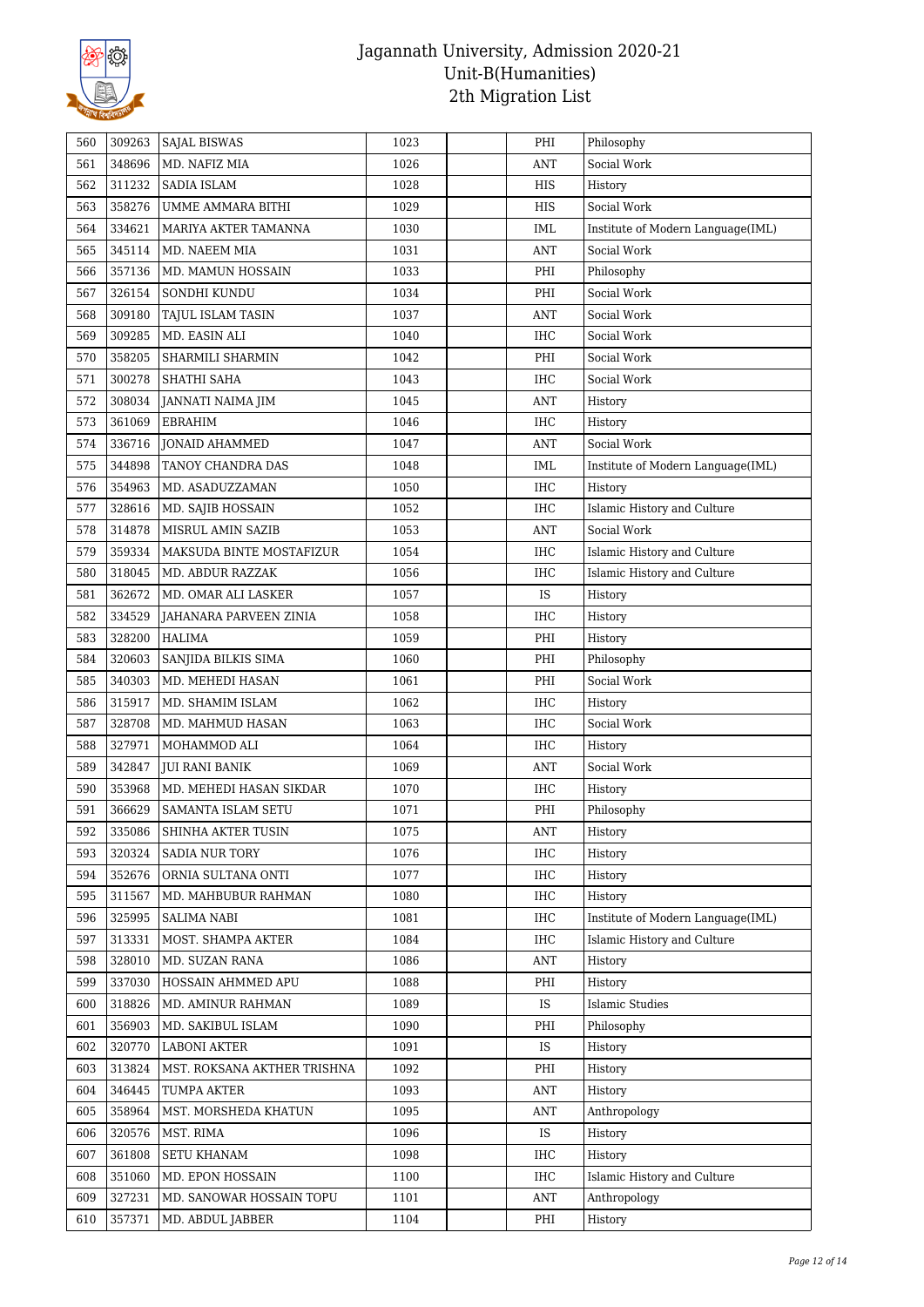

| 611 | 328409 | MD. LOTIFUL HOSSAIN     | 1105 | <b>ANT</b> | Institute of Modern Language(IML) |
|-----|--------|-------------------------|------|------------|-----------------------------------|
| 612 | 313538 | TOMA RANI ROY           | 1106 | PHI        | History                           |
| 613 | 334262 | KAMRUN NAHAR            | 1107 | <b>ANT</b> | Anthropology                      |
| 614 | 331465 | <b>ABID AHMED</b>       | 1109 | <b>IHC</b> | Islamic History and Culture       |
| 615 | 334267 | SEMU AKTER ANONNA       | 1111 | <b>ANT</b> | History                           |
| 616 | 361234 | MD. SUMON MIA           | 1112 | IS         | History                           |
| 617 | 366931 | MD. SUNAHAR ALI         | 1115 | <b>IHC</b> | History                           |
| 618 | 300223 | MST. IRIN AKTER MIM     | 1117 | PHI        | History                           |
| 619 | 337918 | MD. JUBEAR KARIM        | 1118 | PHI        | Institute of Modern Language(IML) |
| 620 | 335252 | <b>FARJANA AKTER</b>    | 1120 | IHC        | History                           |
| 621 | 325967 | MST. UMME MABUDA        | 1123 | PHI        | History                           |
| 622 | 311221 | <b>MUNNI AKTER</b>      | 1125 | <b>ANT</b> | Anthropology                      |
| 623 | 346945 | PRASENJEET DEBNATH      | 1126 | PHI        | History                           |
| 624 | 352929 | PRIYANKA BISWAS         | 1128 | PHI        | Philosophy                        |
| 625 | 334009 | <b>HAPPY AKTER</b>      | 1129 | PHI        | Philosophy                        |
| 626 | 320420 | SUMAIYA SHARMIN SUCHI   | 1130 | <b>IHC</b> | History                           |
| 627 | 309040 | <b>ABU SALEH</b>        | 1131 | <b>IHC</b> | Islamic History and Culture       |
| 628 | 308582 | SRABONI SHILL DIPA      | 1132 | PHI        | History                           |
| 629 | 308365 | <b>NAZIA NOURIN</b>     | 1133 | <b>IHC</b> | Islamic History and Culture       |
| 630 | 346855 | MAFIA AKTER             | 1136 | ANT        | Anthropology                      |
| 631 | 301116 | <b>SHARMIN AKTER</b>    | 1137 | PHI        | Philosophy                        |
| 632 | 306383 | <b>OALID ISLAM</b>      | 1138 | PHI        | History                           |
| 633 | 302587 | MD. TAFHIM UL KABIR     | 1142 | <b>ANT</b> | Anthropology                      |
| 634 | 337398 | OASAMBIR AHMED FAHIM    | 1145 | <b>ANT</b> | Anthropology                      |
| 635 | 318877 | MD. MILON AHMED         | 1149 | <b>IHC</b> | History                           |
| 636 | 345355 | <b>BULBUL AHMED</b>     | 1151 | PHI        | History                           |
| 637 | 355756 | MD. SHAIN MIA           | 1152 | IHC        | History                           |
| 638 | 308834 | MD HABIBULLAH BELALY    | 1153 | IHC        | Islamic History and Culture       |
| 639 | 308353 | RUPA PAUL               | 1159 | PHI        | Philosophy                        |
| 640 | 351299 | MD. SHAHIN ALAM         | 1161 | <b>ANT</b> | Anthropology                      |
| 641 | 345455 | <b>ROJ HOSSAIN</b>      | 1163 | IS         | Islamic History and Culture       |
| 642 | 302840 | MD. ASHRAFUL ISLAM      | 1164 | <b>ANT</b> | Anthropology                      |
| 643 | 334672 | SABIHA KHANDAKAR        | 1166 | PHI        | Philosophy                        |
| 644 | 334657 | <b>RASME AKTER</b>      | 1169 | <b>ANT</b> | Anthropology                      |
| 645 | 325756 | AHAMMAD ALI             | 1172 | PHI        | Philosophy                        |
| 646 | 361430 | MD. SOHEL RANA SUJON    | 1173 | PHI        | Islamic History and Culture       |
| 647 | 306787 | MD. MUSTAK AHMED        | 1174 | <b>ANT</b> | Islamic History and Culture       |
| 648 | 324407 | NAFIUL AUNGSHU          | 1175 | <b>ANT</b> | Anthropology                      |
| 649 | 331056 | <b>RIMA AKTER</b>       | 1179 | IS         | Philosophy                        |
| 650 | 353363 | MD. SHAHARIAR EMON      | 1182 | IS         | Philosophy                        |
| 651 | 313466 | MST. ANIKA TAHASIM ASHA | 1183 | IS         | Islamic History and Culture       |
| 652 | 334152 | AFSANA AKTHER           | 1184 | <b>ANT</b> | Anthropology                      |
| 653 | 301537 | SHAKIL HOSSAIN          | 1185 | IS         | Philosophy                        |
| 654 | 345972 | ZARIN NUDAR             | 1186 | <b>IS</b>  | Islamic History and Culture       |
| 655 | 311928 | SHORIF HOSEN            | 1187 | <b>ANT</b> | Anthropology                      |
| 656 | 358437 | <b>SUMI AKTER</b>       | 1190 | <b>ANT</b> | Anthropology                      |
| 657 | 341813 | NUSRAT JAHAN MAHMODA    | 1191 | <b>ANT</b> | Institute of Modern Language(IML) |
| 658 | 331116 | AFRINA ANWAR            | 1192 | <b>ANT</b> | Philosophy                        |
| 659 | 334400 | SUMYA AKHTER SUME       | 1193 | IS         | <b>Islamic Studies</b>            |
| 660 | 349186 | JANNATUL NAIM NISHAD    | 1194 | IS         | Islamic History and Culture       |
| 661 | 334245 | AKHI AKTER MITU         | 1196 | IS         | Islamic History and Culture       |
|     |        |                         |      |            |                                   |